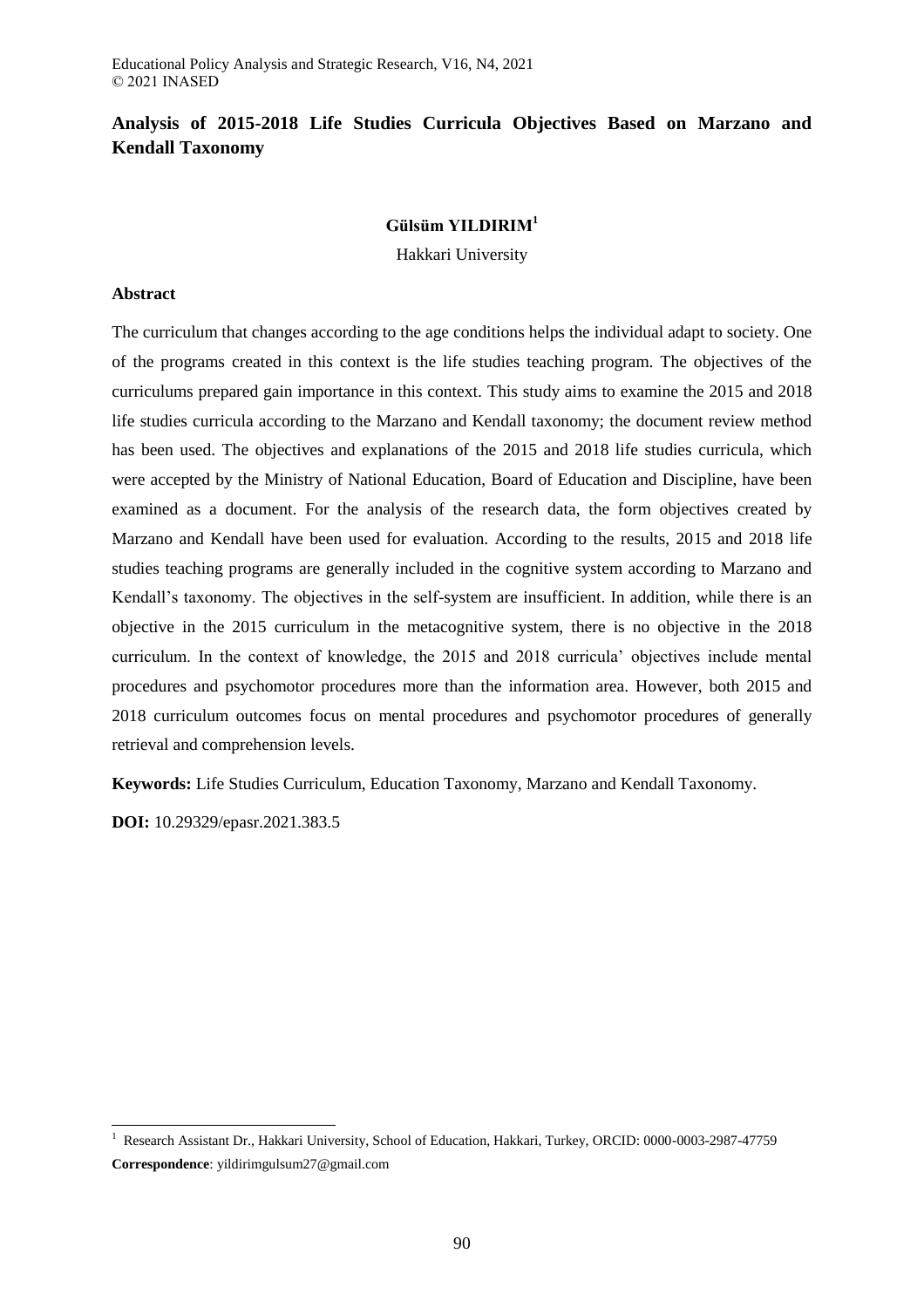#### **Introduction**

The changes that have occurred globally in the last century also give rise to social changes. Raising individuals that can adapt to the changes become important individually, socially and globally. This situation highlights the importance of education. With its dynamic structure, education makes it possible to raise individuals that adapt to the changes. One of the curricula that were affected by changes and transformations is life studies curricula which is taught in the first three years of primary school.

Life studies curricula has been constituted withing the framework of collective teaching principle in accordance with child developmental characteristics in the republican era. (Ministry of national education [MoNE], 2005). The Life studies course has been constituted in 1926 within the framework of the opinions of the experts of ''Nature Study'', ''Agriculture and Public Health'', ''The Principle of Geography and History'', ''Musabahat-ı Ahlakiye and Malumat-ı Vataniye'' courses (Cicioğlu, 1985, p. 95) with the principle of collective teaching. Life studies, which were constituted in accordance with developmental features through the blending of different lessons, is expressed as a lesson that prepares the child for life, leads them to be a good person through learning by doing and equips them for the higher education institution (Karabağ, 2009, p. 4). It can also be regarded as a lesson that enables the child to have correct and sound knowledge about his or her environment and the world from an early age and to develop good habits and skills that are necessary for adapting to environment by making him or her analyze the societal and cultural environment in which he/she lives in (Binbaşıoğlu, 2003, p. 36). MoNE (2005); defines it as a lesson that were designed for the child to recognize both himself/ herself and the world and society in which he/she exists. As indicated by the definitions, life studies course is specified to be a lesson that prepares the children for the higher education institution and enables them to recognize themselves, their surroundings and nature by taking the child developmental features into account at first. Therefore, it could be said that life studies curricula become crucial for child.

The first and the most prominent element of life studies curriculum is ''Objective'' which is the case for curricula. ''Objectives'' which provide answers for the question "why do we teach?", have been used as "goal" and "purpose" within the framework of adopting the constructivist approach with the 2005 curricula (Ayvacı, Alev & Yıldız, 2014). Objectives explain the curriculum output and provides a vision for the future (Chatterjee & Corral, 2017). Ornstein and Hunkins (2016, p. 319) states that objectives involve a specific expression or certain behavioural outputs. In this context, in the objectives; students need to have the qualities that are expected to be acquired through planned or regulated experiences or students need to have qualities which are suitable to be explained as behavioral change or behaviour (Akpınar, 2010, p. 73). The objectives that will be created should have a value and not be simple. In other words; objectives may not be demonstrated or learnt in a good level unless they don't make sense for general society and individual (Ornstein & Hunkins,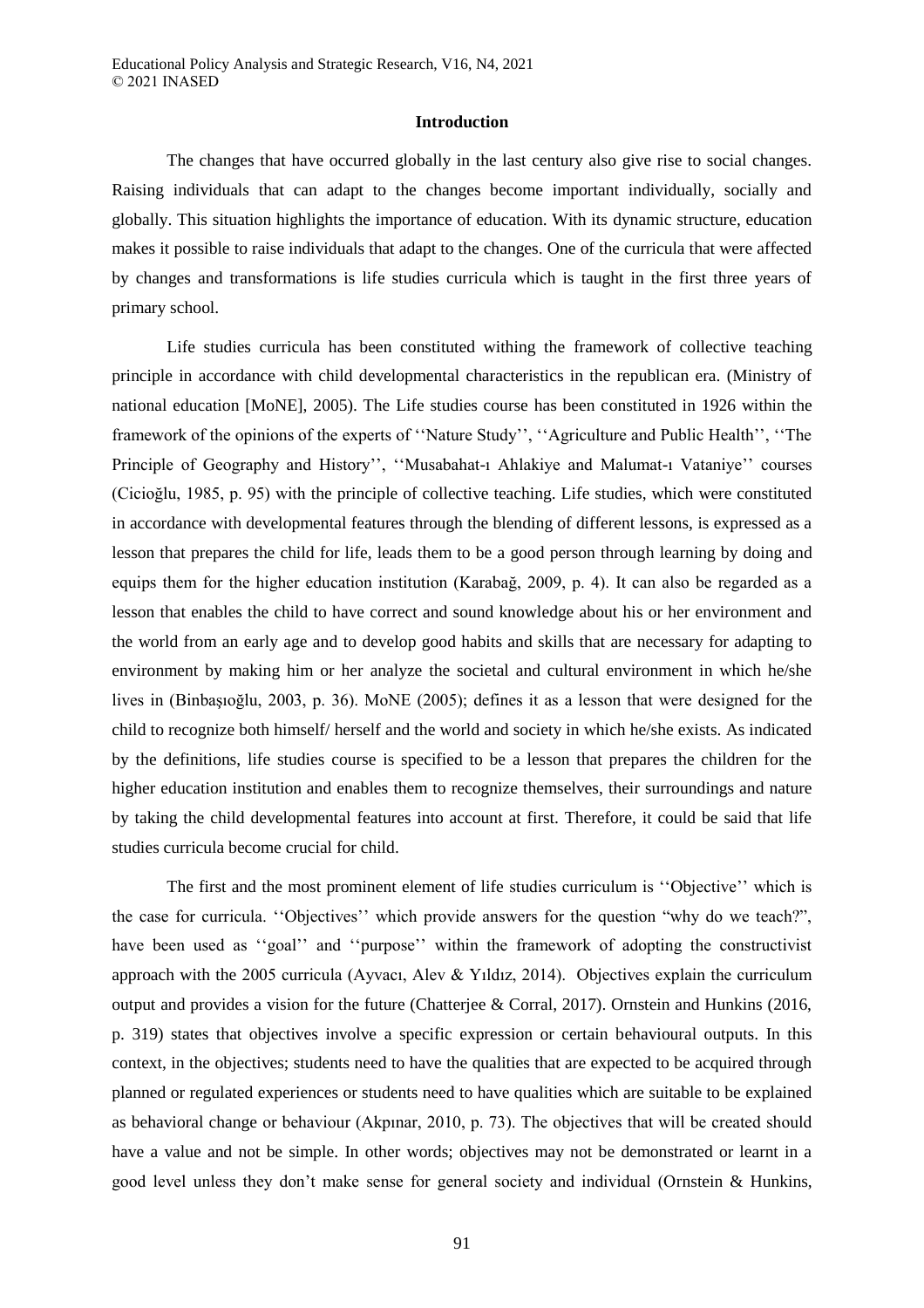2016, p. 319). Therefore, the objectives to be created are considered to be important. Within this context, different taxonomies have been generated in the field of education to make it easy for the curriculum designers and practitioners.

Created for the objectives to be aligned, the taxonomies provide a special framework and persistence for the objectives (Anderson & Kratwohl, 2001, p. 4). The taxonomy that was created by Benjamin Bloom could be said to be most famous one among other developed taxonomies. It could be said that the bloom taxonomy, which helps provide an answer for the question "What kind of changes will be observed in students at the end of the teaching", receives much criticism (Küçükahmet, 2000, p. 14). One of the criticisms that is received is the simplification of the relationship between thought and learning (Furst, 1994). Another criticism is the result that the difference between the upper and lower levels is not supported by researchers even though it separates teaching from a simple, unidimensional and behaviourist structure (Marzano & Kendall, 2007, p. 8). Within this scope, a new taxonomy has been developed by considering the criticisms despite the fact that taxonomy was renewed by Anderson and Kratwohl (2001, p. 4). The new taxonomy is two-dimensional and is shown in figure 1.



**Processing Levels**

**Figure 1.** Marzano and Kendall's Taxonomy of Educational Objectives (2007, p. 13)

According to the Figure 1 where Marzano and Kendall's Taxonomy is shown, there are two dimensions which are mental procedure levels and domains of knowledge. "Domains of knowledge comprises of three fields which are information, Mental Procedures and Psychomotor Procedures. Domains of knowledge provides information about the quality of the objectives. Information field is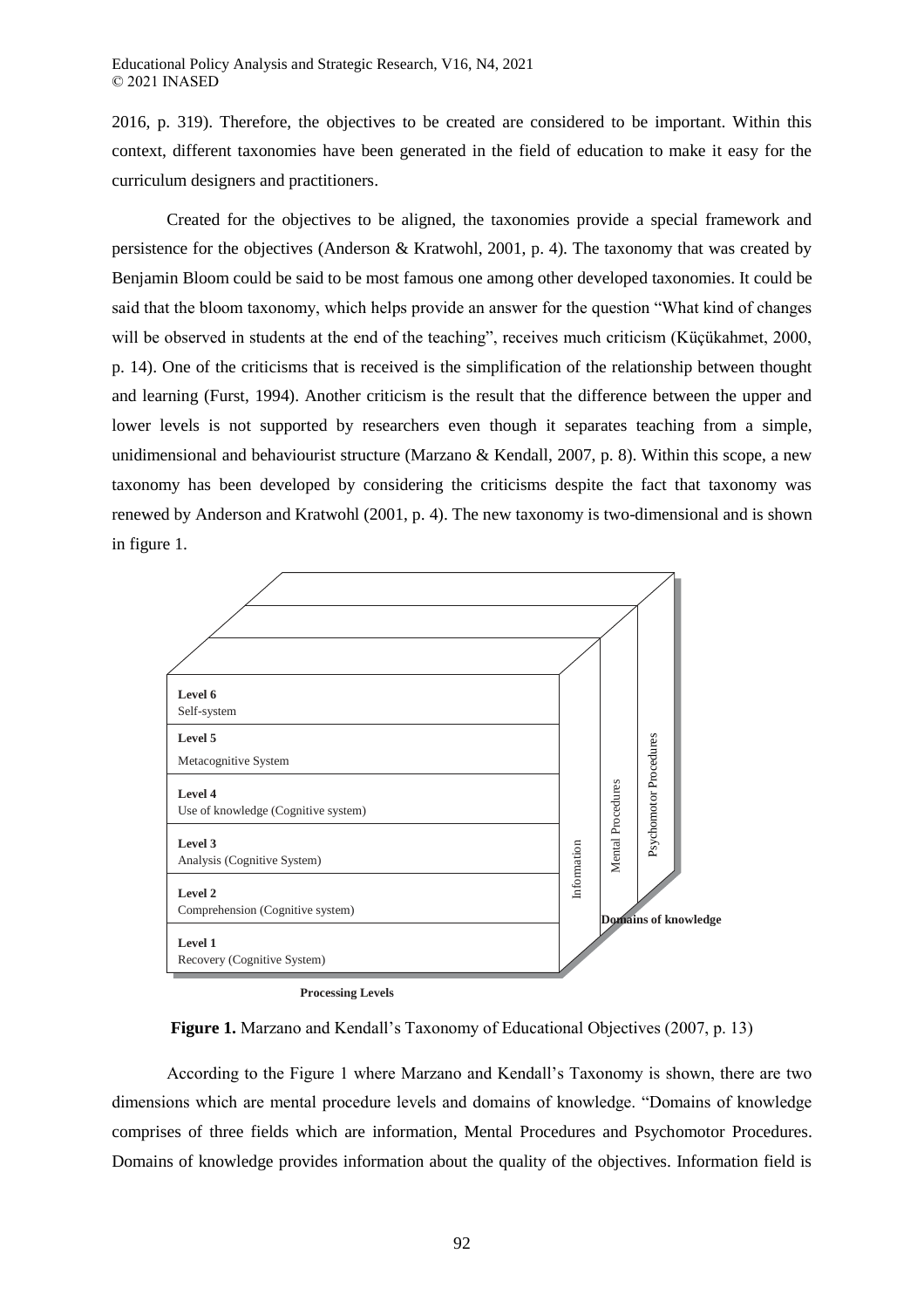also called declarative information. Declarative information contains the regulation of the ideas which includes principles and generalizations and the details that includes words, facts and time series. Mental procedures, on the other hand are called ''procedural information''. Procedural information comprises of two components which are macro-procedures and skills that involves simple rules, algorithm and tactics. While the information or the declarative information is considered as an answer for ''what'', mental procedures or procedural information is the answer for ''how to do''. Psychomotor operations, on the other hand, are the physical operations that the individual makes use of to participate in daily activities. Psychomotor procedures are categorized as skills that involve simple combinational procedures and procedures that involve complex combinational procedures (Marzano & Kendall, 2007, p. 23-32). To sum up, mental and psychomotor procedures focus on being productive, whereas the information field of domain of knowledge is based on propositions.

Level 6, which is another component of taxonomy and is considered to be mental procedures, consists of three different parts. While the first one is cognitive system that contains the levels of recovery, comprehension, analysis and use of knowledge; the other two parts are metacognitive and self-system (Marzano &Kendall, 2007, p. 35). Thus, these systems, levels, sub-dimensions and the qualities of these levels are shown in Table 1.

| Procedures (Systems) | Sub-dimensions               | Qualities                                                                                                                                                           |  |  |  |  |
|----------------------|------------------------------|---------------------------------------------------------------------------------------------------------------------------------------------------------------------|--|--|--|--|
|                      | Examining<br>motivation      | The student can determine the motivation level and<br>the reasons of the level to improve informational,<br>mental and psychomotor procedures.                      |  |  |  |  |
|                      | Examining<br>emotions        | The student can determine emotional response levels<br>and the reasons of responses of informational, mental<br>and psychomotor procedures.                         |  |  |  |  |
| <b>SELF-SYSTEM</b>   | Examining<br>efficacy        | The student can determine his/her own efficacy level<br>and question what lies behind this perception to learn<br>informational, mental and psychomotor procedures. |  |  |  |  |
|                      | Examining<br>importance      | The student can determine the importance of<br>informational, mental and psychomotor procedures<br>for himself and question what lies behind this<br>perception.    |  |  |  |  |
|                      | Monitoring<br>Accuracy       | The student can determine the degree of accuracy for<br>informational, mental and psychomotor procedures.                                                           |  |  |  |  |
|                      | Monitoring<br>Clarity        | The student can determine the degree of clarity for<br>informational, mental and psychomotor procedures.                                                            |  |  |  |  |
| METACOGNITIVE SYSTEM | <b>Process</b><br>Monitoring | The student can monitor the process oriented towards<br>the purpose that were formed according to<br>informational, mental and psychomotor procedures.              |  |  |  |  |
|                      | Specifying<br>Goals          | The student can prepare a plan to reach the goal by<br>creating goals based on informational, mental and<br>psychomotor procedures.                                 |  |  |  |  |

**Table 1**. Marzano and Kendall Taxonomy based on Systems and Levels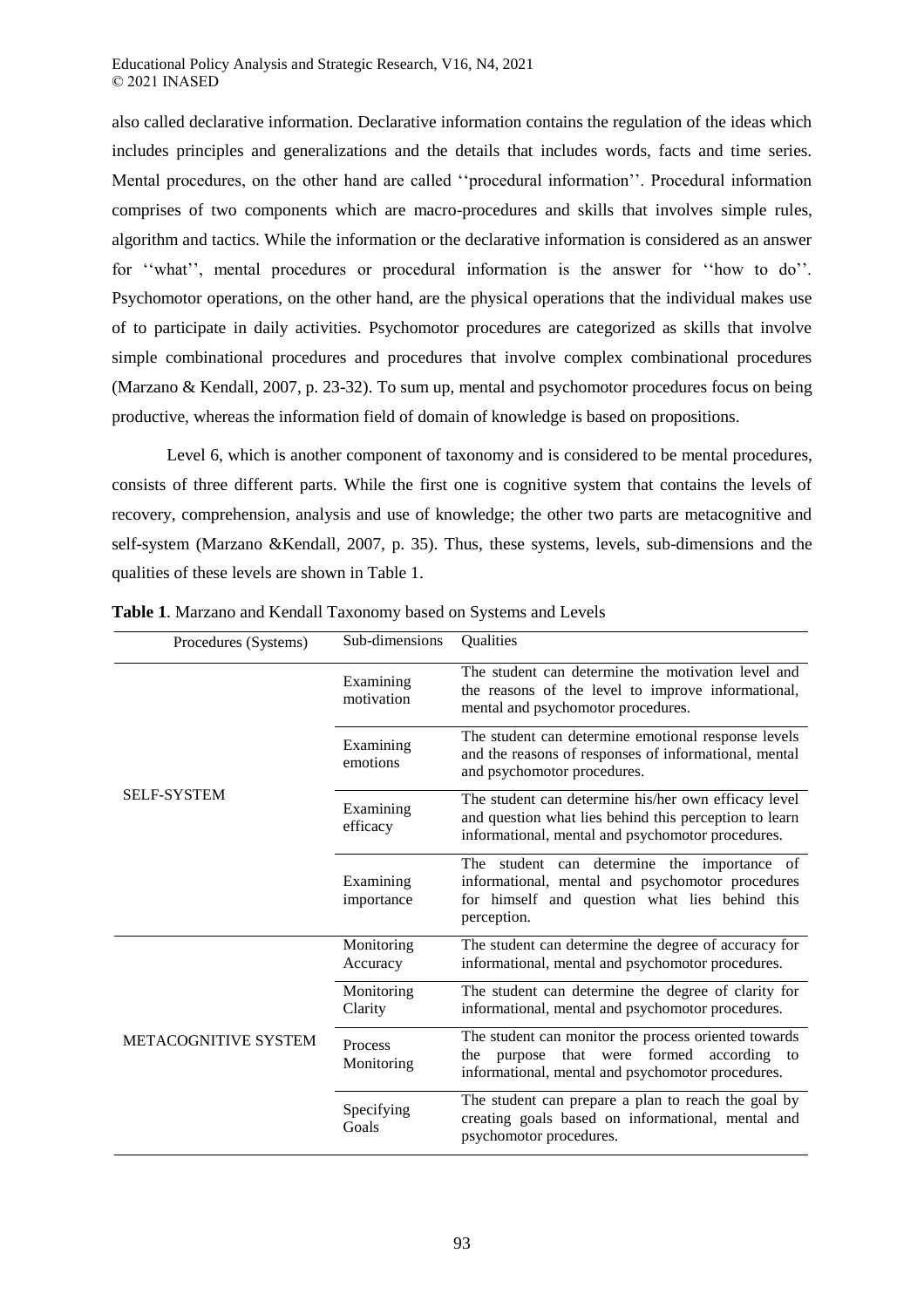|                  | <b>KNOWLEDGE</b><br><b>UTILIZATION</b> | Investigating               | The student can use informational, mental and<br>psychomotor procedures or carry out research about<br>them.                                                                                              |
|------------------|----------------------------------------|-----------------------------|-----------------------------------------------------------------------------------------------------------------------------------------------------------------------------------------------------------|
|                  |                                        | Experimenting               | The student can use informational, mental and<br>psychomotor procedures to generate<br>and<br>test<br>hypotheses or create and test hypotheses about<br>informational, mental and psychomotor procedures. |
|                  |                                        | Problem-<br>Solving         | The student can use informational, mental and<br>psychomotor procedures to solve problems or solve<br>the problems about informational, mental and<br>psychomotor procedures.                             |
|                  |                                        | Decision-<br>Making         | The student can use informational, mental and<br>psychomotor procedures in decision-making or make<br>decisions<br>about<br>informational,<br>mental<br>and<br>psychomotor procedures.                    |
|                  | <b>ANALYSIS</b>                        | Specifying                  | The student can specify the logical results of<br>informational, mental and psychomotor procedures.                                                                                                       |
|                  |                                        | Generalizing                | The student can generate new principles and<br>generalizations based on informational, mental and<br>psychomotor procedures.                                                                              |
|                  |                                        | Analyzing<br>the<br>mistake | The student can identify the mistakes in the<br>presentation or utilizations of informational, mental<br>and psychomotor procedures.                                                                      |
|                  |                                        | Classifying                 | The student can identify the upper and lower<br>categories<br>which<br>informational,<br>mental<br>and<br>psychomotor procedures depend on.                                                               |
|                  |                                        | Matching                    | The student can identify the important similarities and<br>differences<br>about informational,<br>mental<br>and<br>psychomotor procedures.                                                                |
|                  | <b>COMPREHENSION</b>                   | Symbolizing                 | The student can present the critical and crucial<br>elements of informational, mental and psychomotor<br>procedures in a symbolic way.                                                                    |
|                  |                                        | Integrating                 | The student can identify the basic structure and<br>critical aspects of informational,<br>mental<br>and<br>psychomotor procedures.                                                                        |
|                  | <b>RETRIEVAL</b>                       | Executing                   | The student can fulfill the procedures without a major<br>mistake. However, he/she may not understand how<br>and why the procedures have occurred.                                                        |
| COGNITIVE SYSTEM |                                        | Recalling                   | The student may know the properties of knowledge;<br>yet may not understand its structure or break it down<br>into its important and critical components.                                                 |
|                  |                                        | Recognizing                 | The student may confirm the knowledge; yet may not<br>be able to understand the structure of it and break it<br>down to its import and critical components.                                               |

Source: Marzano and Kendall (2008, p. 4-5)

It could be said that this developed taxonomy involves hierarchical thinking structures in the classification of the objectives in education. Stating that the objectives can be evaluated within the scope of the sub-dimensions of six mental processes and three components of the domains of knowledge, Marzano and Kendall's (2007, p. 14) self-system, which is the fifth level of the three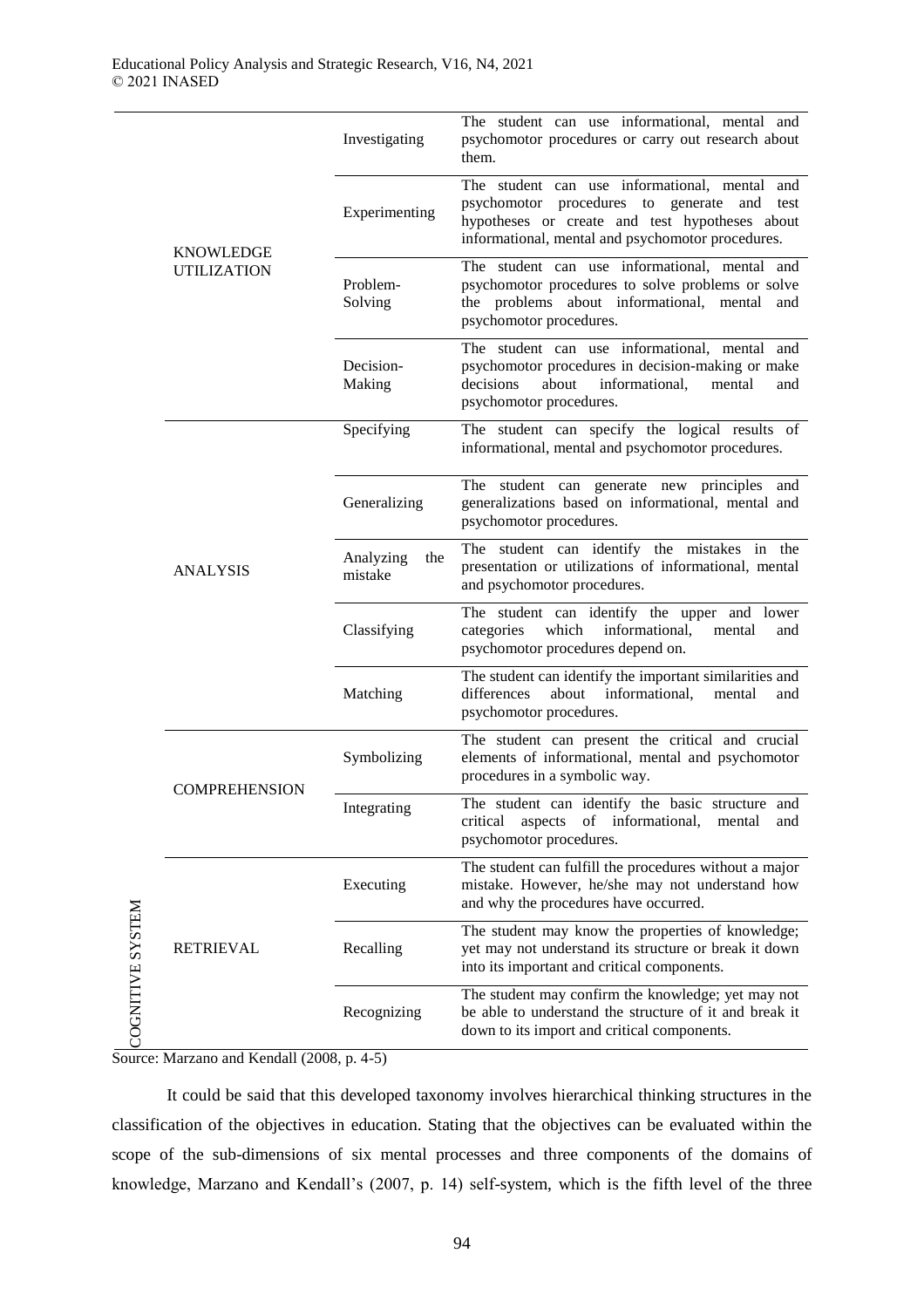systems, establishes a bond between the determination of beliefs, attitudes and goals and the motivation of the individual. Metacognitive system on the other hand, is about fulfilling a task and is closely related to the self-system. As a matter of fact, these two systems can be acknowledged as the indicator of the level of motivation for the fulfillment of the tasks (Marzano, 2001, p. 11-12).

Cognitive system consists of recovery, comprehension analysis and use of knowledge levels and is different from Bloom's taxonomy as stated by Karadağ and Kaya (2017). As a matter of fact, although each level has sub-dimensions, it is clear that skills are emphasized in the level of using knowledge, which is the top step of cognitive system. As a matter of fact, the 2009, 2015 and 2019 curriculums have been discussed on the basis of basic life studies since the 2005 life studies curriculum. Decision-making, problem-solving, questioning and investigating in this step are the skills that are aimed to be acquired. In this context, analyzing the life studies curriculum objectives will enable both the knowledge and skill dimensions of the curriculum to be dealt with according to Marzano and Kendall Taxonomy. Besides, considering that the objectives, which are the most important parts of the curriculum, are directory in the implementation and evaluation of the curriculum, it also gains importance in the evaluation of the 2015 and 2018 life studies curricula according to the Marzano and Kendall Taxonomy. This is because it is indicated that there is not much a of a difference between the objectives of 2018 life studies curriculum and 2015 life studies curriculum (Yıldırım, 2020). In addition, it is hoped that the analysis of the objectives in the life studies curriculum, which aims one to know themselves and adapt to the society they live in, according to the Marzano and Kendall taxonomy will be a guidance for the experts who prepared the curriculum for the mental procedures and domains of knowledge of the objectives .It is thought that this research will give an idea to the field experts about the distribution of the objectives of life studies teaching, the content, learning-teacher process and the dimensions of evaluation and the suitability of the objectives for the students. Also, it is hoped that it will be a guidance for the classroom teachers who implement the curriculum by preparing lesson and daily plans and play a role in the creation, organization and evaluation of the curriculum about the knowledge, skill and affective dimensions of the objectives. As a matter of fact, Marzano and Kendall Taxonomy is not only a categorization of the objectives; it could also be used to evaluate whether student can fulfill the objectives or not.

In this study, which analyzes the distribution according to the Marzano and Kendall taxonomy, answers to the following questions have been sought:

- What is the distribution of the objectives of the 2015 and 2018 life studies curriculums according to the Marzano and Kendall taxonomy? How are the objectives are distributed according to mental procedures and domains of knowledge?
- What is the distribution of the objectives of the 2015 and 2018 life studies curricula in terms of levels of grade according to Marzano and Kendall Taxonomy?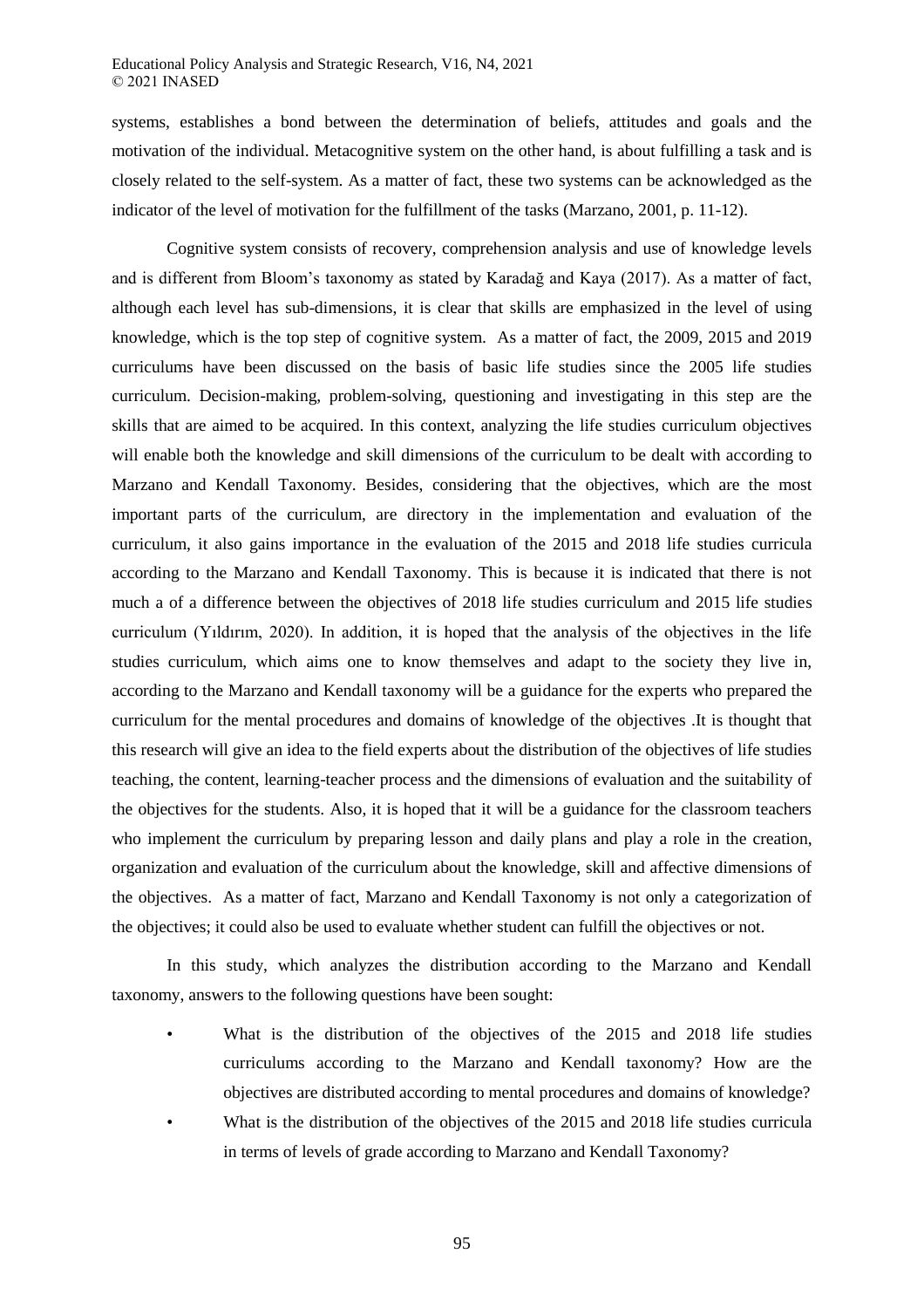## **Method**

## **Research Model**

The document review method has been used in this study, which aims to analyze the first second and third grade objectives according to Marzano and Kendall Taxonomy. Document review is the examination of books, magazines, newspapers, etc. that contain information about the phenomenon or facts aimed in the research and it is also the examination of the sources such as movie, archive that are suitable for the subject of the research (Yıldırım & Şimşek, 2013, p. 217-219). Document review is used as an independent method as well as being a complementary data tool for other research methods (Kıral, 2020; Bowen, 2009; Hodder, 2000). The reason for using document review in this study is to provide a systematic review of the objectives of the 2015 and 2018 life studies curriculum.

#### **Data Source**

In the 2015 life studies curriculum approved and implemented by the ministry of national education, board of education and discipine, a total of 146 objectives and their explanations (MoNE, 2015) were examined, 54 for the first grade, 49 for the second grade and 43 for the third grade. Besides, 53 objectives and their explanations (MoNE, 2018) prepared for first graders, 50 for second graders and 45 for third graders in the 2018 life studies curriculum were discussed.

#### **Data Collection and Analysis**

The research data were collected by document review. The documents used in the research were obtained from the 2015 and 2018 life studies curriculums on the website of the Ministry of National Education, Board of Education and Discipline. In the research, a from was prepared to examine the compliance of the objectives with the education taxonomy. In the preparation of the form, a teacher observation form in the book "The New Taxonomy of Educational Objectives'' which includes information about taxonomy by Marzano and Kendall (2007) and the book "Designing A New Taxonomy of Educational Objectives was used. Since the taxonomy is two-dimensional, the prepared form was prepared in two dimensions in accordance with the processes, sub-dimensions and domains of knowledge and is shown in Table 2.

| <b>Procedures</b>  |                         | Domain of knowledge |                      |                               |  |  |  |
|--------------------|-------------------------|---------------------|----------------------|-------------------------------|--|--|--|
| (Systems)          | Sub-dimensions          | Knowledge           | Mental<br>Procedures | <b>Psychomotor Procedures</b> |  |  |  |
|                    | Examining<br>motivation |                     |                      |                               |  |  |  |
| <b>SELF-SYSTEM</b> | Examining<br>emotions   |                     |                      |                               |  |  |  |
|                    |                         |                     |                      |                               |  |  |  |

| Table 2. Marzano and Kendall Taxonomy Evaluation Form |  |
|-------------------------------------------------------|--|
|-------------------------------------------------------|--|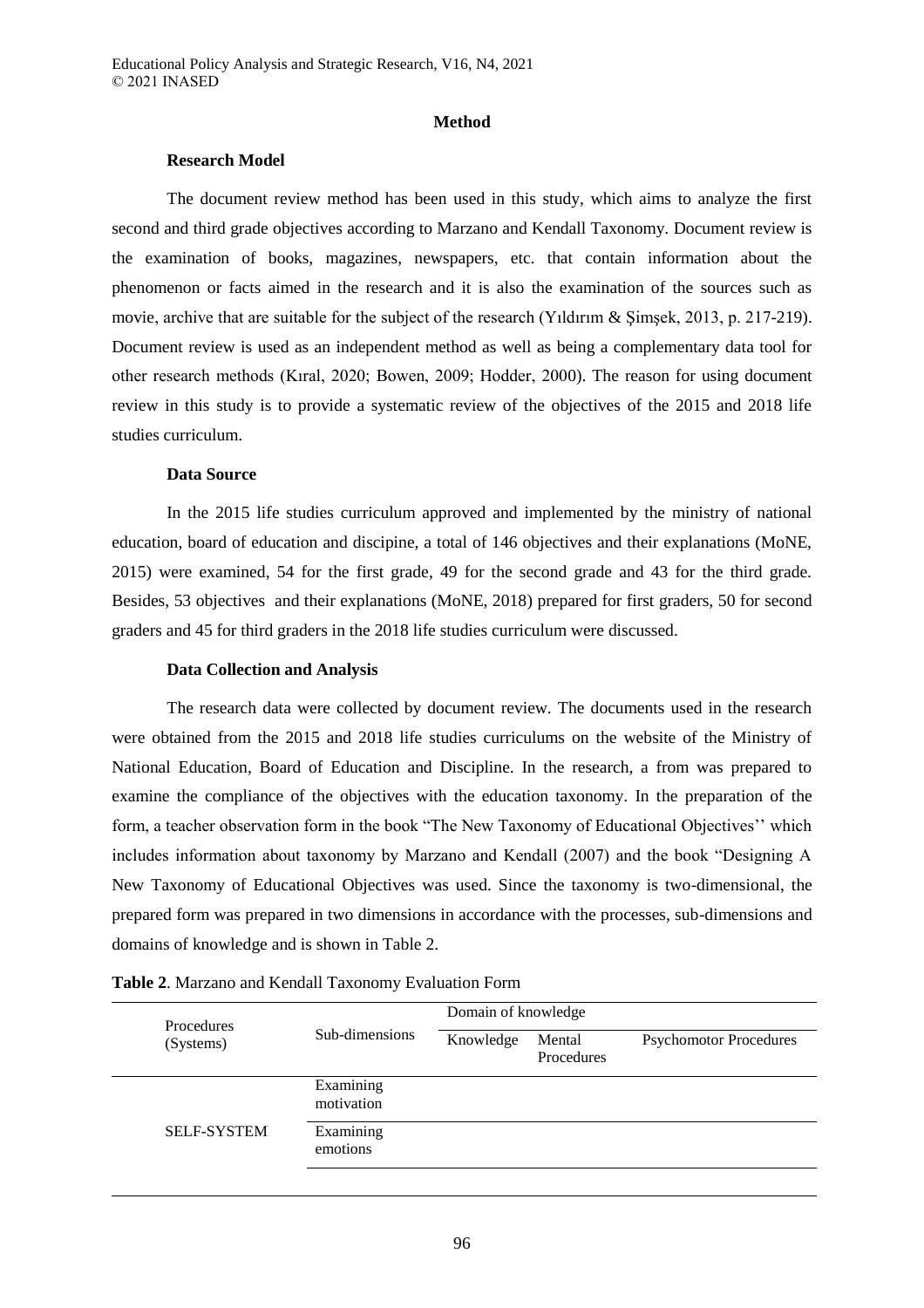|                         |                                        | Examining               |
|-------------------------|----------------------------------------|-------------------------|
|                         |                                        | efficacy                |
|                         |                                        | Examining               |
|                         |                                        | importance              |
|                         |                                        |                         |
|                         |                                        | Monitoring              |
|                         |                                        | Accuracy                |
|                         |                                        | Monitoring              |
|                         | <b>METACOGNITIVE</b>                   | Clarity                 |
|                         | <b>SYSTEM</b>                          | Process                 |
|                         |                                        | Monitoring              |
|                         |                                        |                         |
|                         |                                        | <b>Specifying Goals</b> |
|                         | <b>KNOWLEDGE</b><br><b>UTILIZATION</b> | Investigating           |
|                         |                                        | Experimenting           |
|                         |                                        | Problem-Solving         |
|                         |                                        | Decision-Making         |
|                         | <b>ANALYSIS</b>                        | Specifying              |
|                         |                                        | Generalizing            |
|                         |                                        | Analyzing<br>the        |
|                         |                                        | mistake                 |
|                         |                                        | Classifying             |
|                         |                                        | Matching                |
|                         | <b>COMPREHENSION</b>                   | Symbolizing             |
| <b>COGNITIVE SYSTEM</b> |                                        | Integrating             |
|                         |                                        | Executing               |
|                         | <b>RETRIEVAL</b>                       | Recalling               |
|                         |                                        | Recognizing             |

According to Table 2 in which the evaluation form of Marzano and Kendall Taxonomy is shown, there are informational, mental and psychomotor procedures that include the domains of knowledge of the objectives and cognitive, meta-cognitive and self-system where mental procedures are handled. While evaluating the objectives, the level was determined by the explanations about the mental procedure as shown in Table 1. In addition, the domain of knowledge was created by determining the area of the objective in knowledge, mental and psychomotor procedures. This is how a table was created according to the mental procedure of the objective and the domain of knowledge. For instance; in the recognizing stage, which is the sub-dimension of the retrieval level, an objective is discussed in a domain of knowledge, mental procedures or psychomotor tasks. In other words; the objective "Participates in an in-class meeting event." can be handled in the sub-dimension of recognizing based on the description ''The student will be able to verify the knowledge; yet may not understand the structure of it and break it down into its important and critical components.''. Since it includes a physical activity as a domain of knowledge and it is on the area of psychomotor procedure,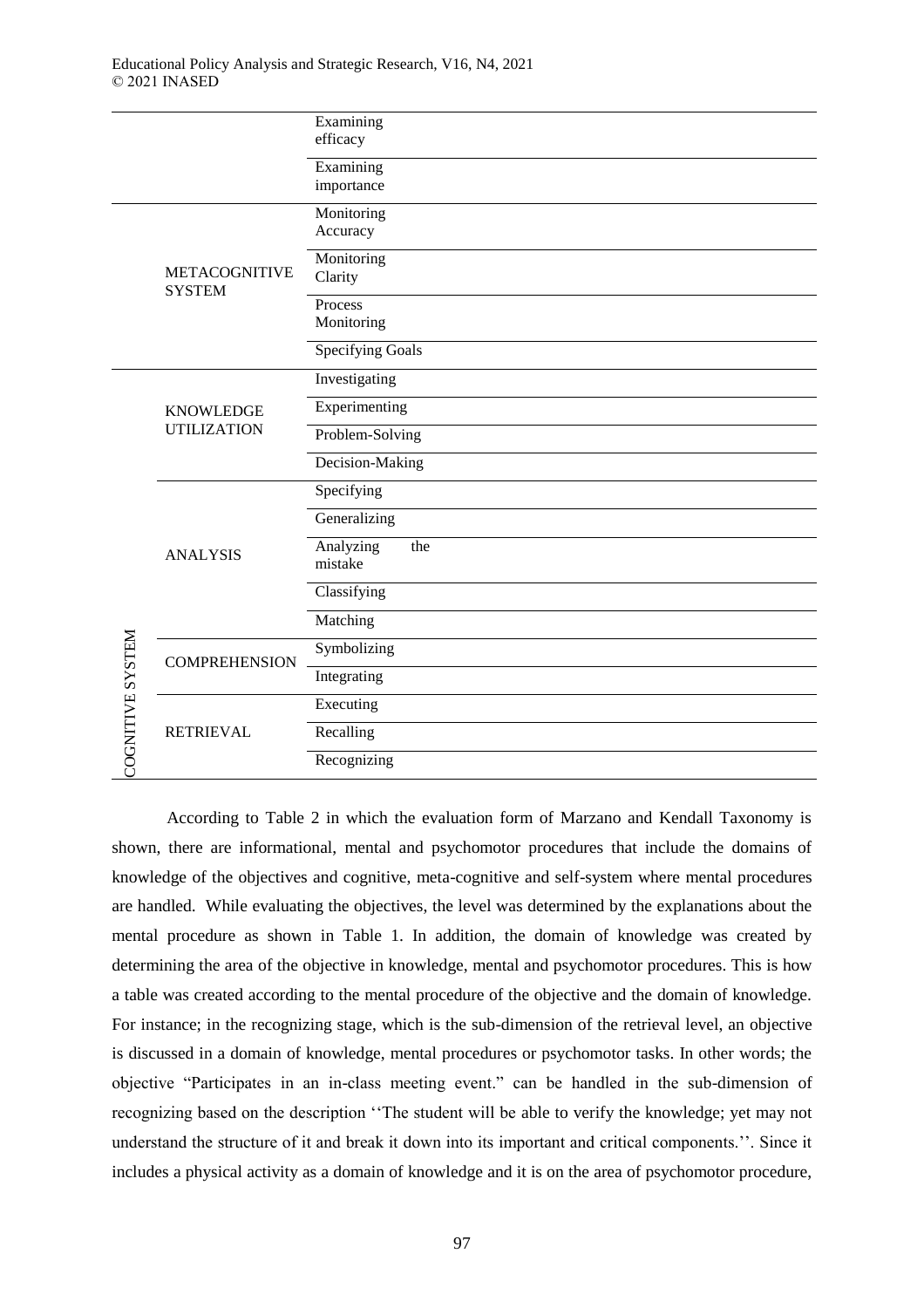this objective is in the recognizing sub-dimension of the retrieval level and is discussed in the area of psychomotor procedures as a domain of knowledge.

For the codification, it was coded as "class level, unit number, objective number" according to the MoNE (2015) explanations. To illustrate with an example; in the codification of "1.2.3.", "1'' is class level", "2'' is unit number and ''3'' is objective number. Therefore, the declared objective demonstrates the third objective in the second unit of the first-grade life studies curriculum.

To establish reliability in the study, multiple analysis triangulation was practiced. Multiple analysis triangulation is the analysis of the same qualitative data and the comparison of the findings by two or more researchers (Patton, 2018, p. 560). In this context, in accordance with the form created, the objectives have been evaluated by the researcher and a classroom teacher. Miles and Huberman (1994, p. 64) coding reliability formula has been used for the distribution made by the coders. The indicated formula is as follows:

 $\text{Reliability} = \frac{\textit{Consensus}}{\textit{Consensus} + \textit{disdependent}}$ 

As a result of the analysis, a consensus was achieved in 145 objectives out of 146 objectives of the 2015 life studies curriculum and it was concluded that the distributions created were 99% similar. A consensus was achieved in 146 objectives out of 148 objectives of the 2018 life studies curriculum and it was concluded that the distributions created were 99% similar. The reasons for the objectives for which the similarity could not be achieved were discussed and reevaluated by the coders within the framework of taxonomy explanations and discussed with a common consensus.

#### **Results**

In this study, which studies the 2015 and 2018 life studies curriculum objectives according to the Marzano and Kendall Taxonomy, the findings found according to the grade levels of the objectives are presented. The distribution of the objectives in the 2015 life studies curriculum according to the Marzano and Kendall Taxonomy is shown in Table 3.

**Table 3.** Distribution of the objectives in the 2015 life studies curriculum according to the Marzano and Kendall Taxonomy

|                    | $Sub-$     | Domain of knowledge |                      |                           |       |  |  |
|--------------------|------------|---------------------|----------------------|---------------------------|-------|--|--|
| Procedures         | dimensions | Knowledge           | Mental<br>Procedures | Psychomotor<br>Procedures | Total |  |  |
|                    | Examining  | 1.1.14              | 2.1.2                |                           | 3     |  |  |
| <b>SELF-SYSTEM</b> | motivation |                     | 3.1.5                |                           |       |  |  |
|                    | Examining  | 2.5.4               | 3.5.5<br>1.2.4.      | 2.3.5                     |       |  |  |
|                    | importance | 2.5.5               | 3.1.4                | 3.5.6                     |       |  |  |
|                    |            |                     |                      |                           |       |  |  |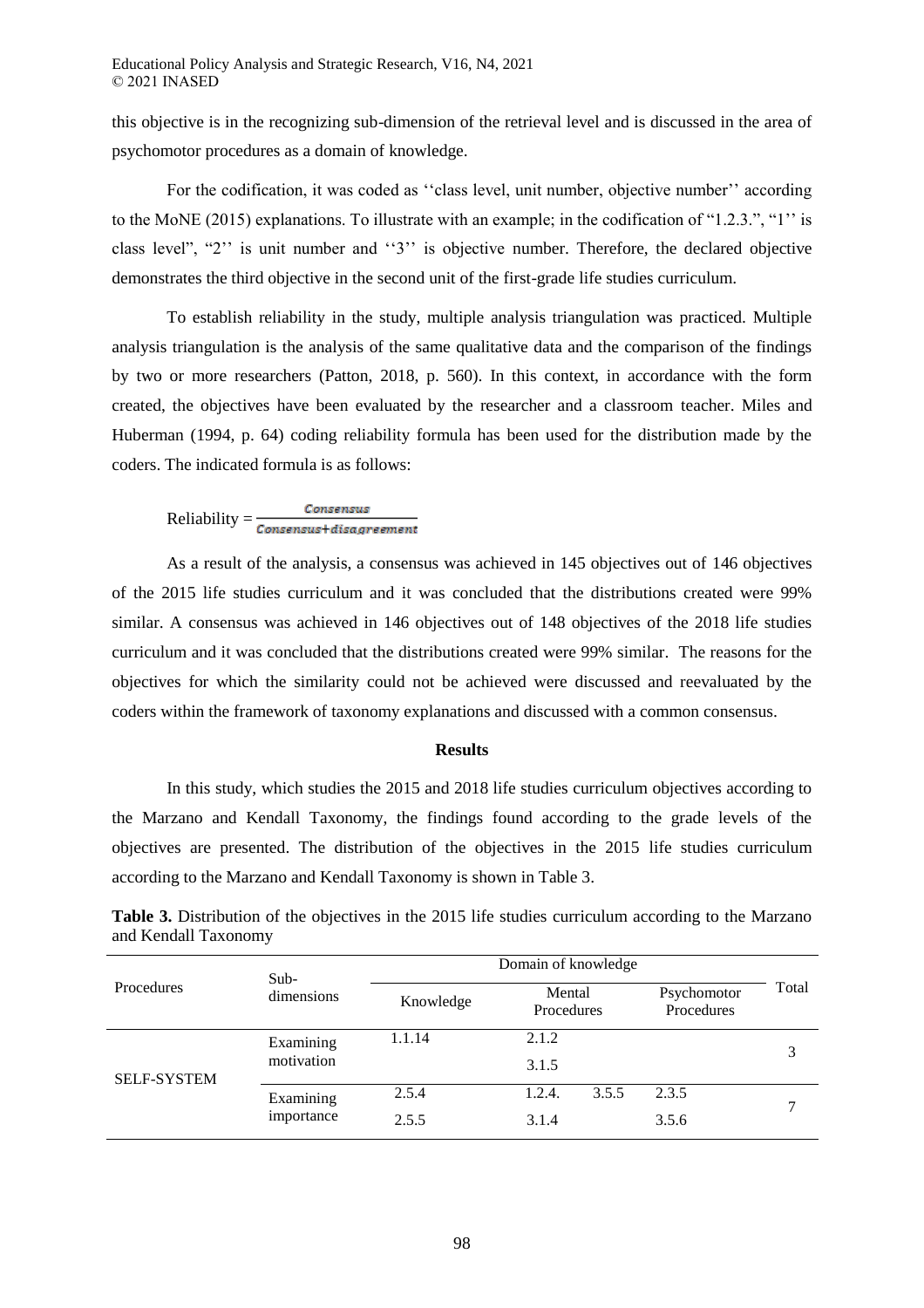| <b>METACOGNITION</b> | Process<br>Monitoring | 2.1.8          |                         |                |                                  |                 | $\mathbf{1}$   |
|----------------------|-----------------------|----------------|-------------------------|----------------|----------------------------------|-----------------|----------------|
|                      | Investigating         |                |                         |                | 3.5.3                            |                 | $\mathbf{1}$   |
|                      |                       | 3.4.10         | 3.2.6                   | 3.4.8          | 1.6.8                            | 3.6.1           |                |
| <b>KNOWLEDGE</b>     | Problem-<br>Solving   | 3.6.7          | 3.4.7                   | 3.4.9          | 2.6.10                           | 3.6.6           | $11\,$         |
| <b>UTILIZATION</b>   |                       |                |                         |                | 3.1.3                            |                 |                |
|                      | Decision-             | 1.2.6          |                         |                | 1.3.3                            | 2.4.4           | $\overline{4}$ |
|                      | Making                |                |                         |                | 2.1.4                            |                 |                |
|                      | Specifying            | 2.6.3          | 2.6.1                   | 3.6.4          | 2.6.9                            |                 | $\overline{4}$ |
| <b>ANALYSIS</b>      | Classifying           |                | 1.3.7                   | 3.5.4          |                                  |                 | $\sqrt{2}$     |
|                      | Matching              |                | 3.2.5<br>3.5.8          | 3.6.2<br>3.6.3 |                                  |                 | $\overline{4}$ |
|                      | Symbolizing           |                |                         |                | 3.1.1                            | 3.2.1           | $\overline{2}$ |
|                      | Integrating           | 1.3.8          | 1.3.11                  | 2.6.6          | 1.1.2                            | 2.1.6           |                |
|                      |                       | 2.4.3          | 1.5.6<br>2.5.7<br>2.6.2 | 2.6.8          | 1.1.8                            | 2.1.9<br>2.1.11 |                |
| <b>COMPREHENSION</b> |                       | 2.5.6<br>3.4.1 |                         | 3.5.9          | 1.1.11                           |                 |                |
|                      |                       |                |                         |                | 1.2.2                            | 2.3.2           | 25             |
|                      |                       |                |                         |                | 1.3.4                            | 3.1.6           |                |
|                      |                       |                |                         |                | 1.3.5                            | 3.3.2<br>3.3.3  |                |
|                      |                       |                |                         |                | 2.1.5                            |                 |                |
|                      |                       |                | 1.3.12                  |                | 1.1.6                            | 2.1.10          |                |
|                      |                       |                | 2.3.7                   |                | 1.1.7                            | 2.3.3<br>2.4.1  |                |
|                      |                       |                | 3.3.5                   |                | 1.1.12                           | 2.4.2           |                |
|                      |                       |                |                         |                | 1.2.1                            | 2.4.5           |                |
|                      | Executing             |                |                         |                | 1.3.1<br>3.2.2<br>1.3.2<br>3.2.3 |                 | 21             |
|                      |                       |                |                         |                |                                  |                 |                |
|                      |                       |                |                         |                | 1.4.1                            | 3.3.1<br>3.6.5  |                |
|                      |                       |                |                         |                | 1.4.2                            |                 |                |
| <b>RETRIEVAL</b>     |                       |                |                         |                | 1.4.3                            |                 |                |
|                      |                       | 1.5.4          | 1.5.2<br>1.5.3          | 2.3.1<br>2.4.7 | 1.2.5                            | 2.5.2<br>2.5.5  |                |
|                      |                       | 1.6.1          | 1.6.4                   | 2.5.1          | 1.6.3                            | 2.6.5           |                |
|                      |                       | 1.6.2          | 2.2.2                   | 2.6.7          | 1.6.5                            | 3.1.2           |                |
|                      | Recalling             | 2.3.4          | 2.2.4                   | 3.2.2          | 1.6.6                            | 3.3.4           | 31             |
|                      |                       |                | 2.2.6                   | 3.2.4          | 2.1.1                            | 3.5.7           |                |
|                      |                       |                |                         | 3.5.2          | 2.1.3                            |                 |                |
|                      |                       |                |                         |                | 2.1.7                            |                 |                |
|                      |                       |                |                         |                | 2.2.3                            |                 |                |

# Educational Policy Analysis and Strategic Research, V16, N4, 2021 © 2021 INASED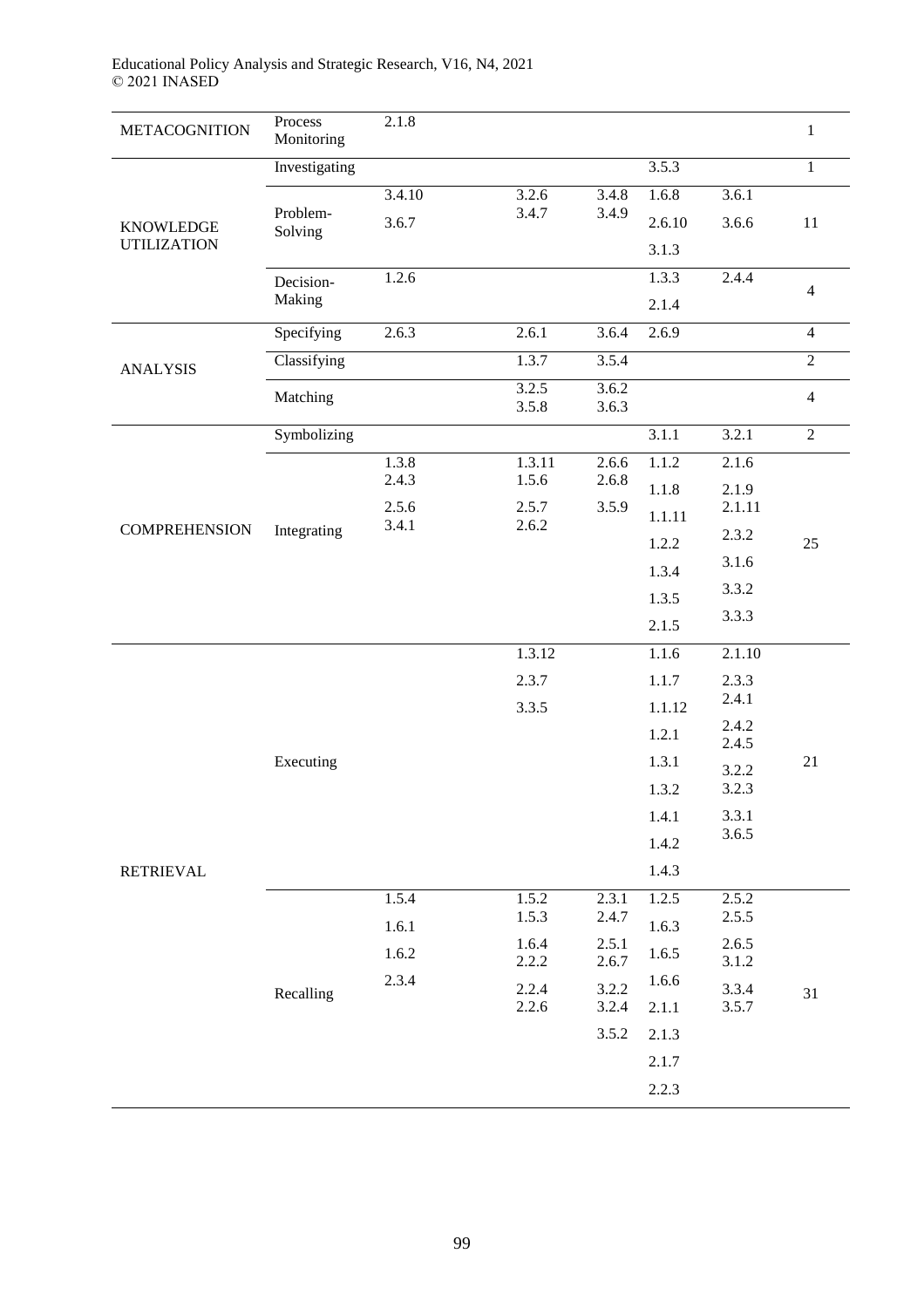|       |             | 1.1.3 | 1.5.1. | 1.4.5  | 2.4.8 | 1.1.1  | 1.3.10 |     |
|-------|-------------|-------|--------|--------|-------|--------|--------|-----|
|       |             | 1.1.4 | 1.5.7  | 1.4.6. | 3.4.3 | 1.1.10 | 2.5.3  |     |
|       |             | 1.1.5 | 1.6.7  | 2.2.5  | 3.4.4 | 1.1.13 | 2.6.4  |     |
|       | Recognizing | 1.1.9 | 2.2.1  | 2.3.6. | 3.4.5 |        | 3.5.1  | 30  |
|       |             | 1.3.6 | 2.4.6  |        |       | 1.3.9  |        |     |
|       |             | 1.4.4 | 3.4.2  |        |       |        |        |     |
|       |             | 1.4.7 | 3.4.6  |        |       |        |        |     |
| Total |             | 30    |        | 48     |       | 68     |        | 146 |

In Table 3, in which the distribution of the 2015 life studies curriculum objectives according to the Marzano and Kendall Taxonomy are shown, it is seen that the highest objective is at the ''retrieval'' and ''comprehension'' level of the cognitive system among the 3 systems in which mental procedures are discussed. As a matter of fact, there are 30 objectives in the ''recognition'' sub-dimension of the ''retrieval'' level, 31 in the comprehension sub-dimension and 21 in the ''execution'' sub-dimension. In other words, there are 83 objectives in total at the ''retrieval'' level. At the ''comprehension'' level, 25 of the objectives are in the ''integrating'' sub-dimension while 2 of the objectives are in the ''symbolizing'' sub-dimension. Again, there are 10 objectives in total at the ''analysis level''. However, there are 16 objectives in total at the level of ''knowledge utilization'' that includes the sub-dimensions of decision-making (4), problem-solving (11) and investigating (1), which are aimed to be acquired as a skill in the curriculum. While there is one objective in the other system, "metacognitive system", there are 10 objectives in the self-system.

In short, when the three systems of the Marzano and Kendall Taxonomy are considered, 135 objectives are located in the cognitive system and are generally at the first and second levels. However, it is seen that objectives are decreased in number at higher levels. In addition, it can be said that the objectives in the curriculum as a skill and at the level of knowledge utilization are insufficient. However, there are no objective related to the ''generalizing'' and ''analyzing the mistake'' sub-dimensions of level three which is analysis procedure, the ''experimenting'' subdimension of Knowledge utilization level, the sub-dimensions of Metacognitive System such as ''Monitoring Accuracy'', ''Monitoring Clarity'' and ''specifying Goals'' and the sub-dimensions of Self-system such as ''Examining motivation'' and ''Examining efficacy''. As can be seen, the number of objectives decreases at the upper levels of the cognitive system. As a matter of fact, when the upper levels of the cognitive system are investigated, it is seen that it makes the student cognitively active in the procedure. It can be said that this situation negatively affects the student's learning to learn and her process of applying what she has learnt to daily life. Considering that the inadequacy of the objectives of the metacognitive system and self-system that emphasizes the motivation and affects the attitude of the individual towards the course will be effective on learning, it is thought that the program is insufficient in this context.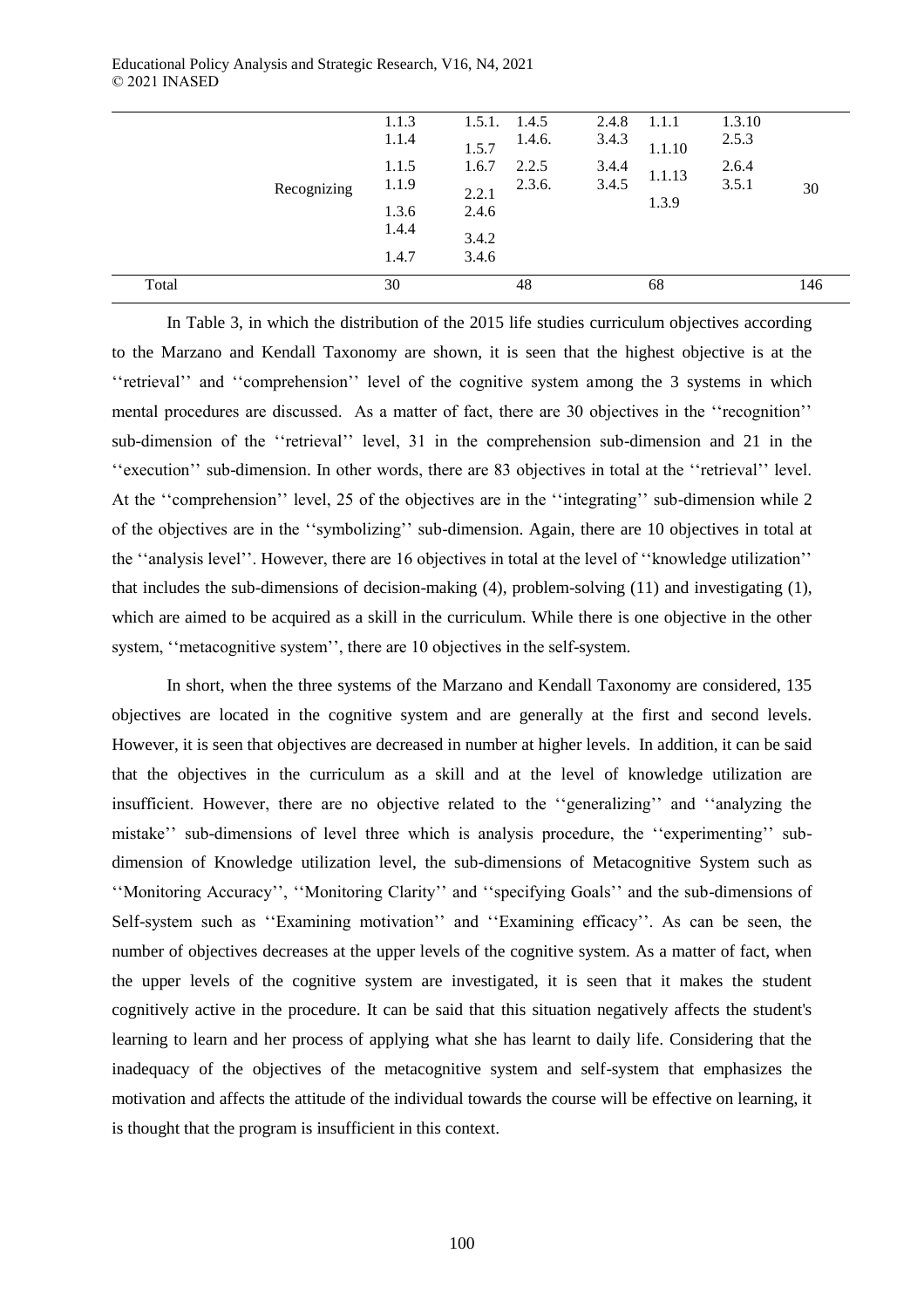When mental processes are analyzed in the context of grade levels, it is seen that first-grade objectives are distributed in the sub-dimensions of recognizing (17), recalling (10) and execution (10) of the retrieval level and in the sub-dimension of integrating of the comprehension (15) level. The second-grade objectives are mostly collected in the sub-dimensions of recognizing (15) of the retrieval level and integrating sub-dimension (11) of the comprehension level. However, there are objectives at higher levels. Third grade objectives are difficult to explain in one level and subdimension. That's because, the third-class objectives at all levels are distributed in a normal way compared to the first and second-grade objectives. While the objectives in the first and second grades are generally at the lower levels, the objectives in the third grade are in the upper steps of the cognitive, metacognitive and self-systems. In this context, it can be said that the objectives of the first and second grade are insufficient, but that they are sufficient when they are distributed in all three systems the third grade.

When evaluated in the context of domains of knowledge; it can be seen that there are 30 objectives in the domain of knowledge, 48 in the field of mental operation, and 68 in the field of psychomotor operation. When examined in terms of grade levels, the first grade has 16 objectives in the domain of knowledge, 10 in the field of mental operations, and 26 in the field of psychomotor operations. Second-year objectives are 9 in the domain of knowledge, 17 in the field of mental operations, and 23 in the field of psychomotor operations. When we consider the third grade, there are 5 objectives in the domain of knowledge, 21 in the field of mental operations, and 17 in the field of psychomotor operations. Supposing that cognitive and psychomotor procedures and the propositions of the domain of knowledge are productive, it can be said that the program enables students to be productive. However, it is seen that the objectives related to the domain of knowledge are mostly in the recognizing sub-dimension, while the objectives related to mental operations are in the comprehension sub-dimension. Although the psychomotor operations are mostly found in the execution sub-dimension, the number of objectives in comprehension and combining steps is in the majority. Since the domains of knowledge in the curriculum are located at the lower levels of the cognitive system, this situation gives rise to the limitation of the student's being productive. Although this situation makes the curriculum students active, it can be said that it impedes their creativity.

The distribution of the objectives in the 2018 Life Studies Curriculum according to the Marzano and Kendall Taxonomy is shown in Table 4.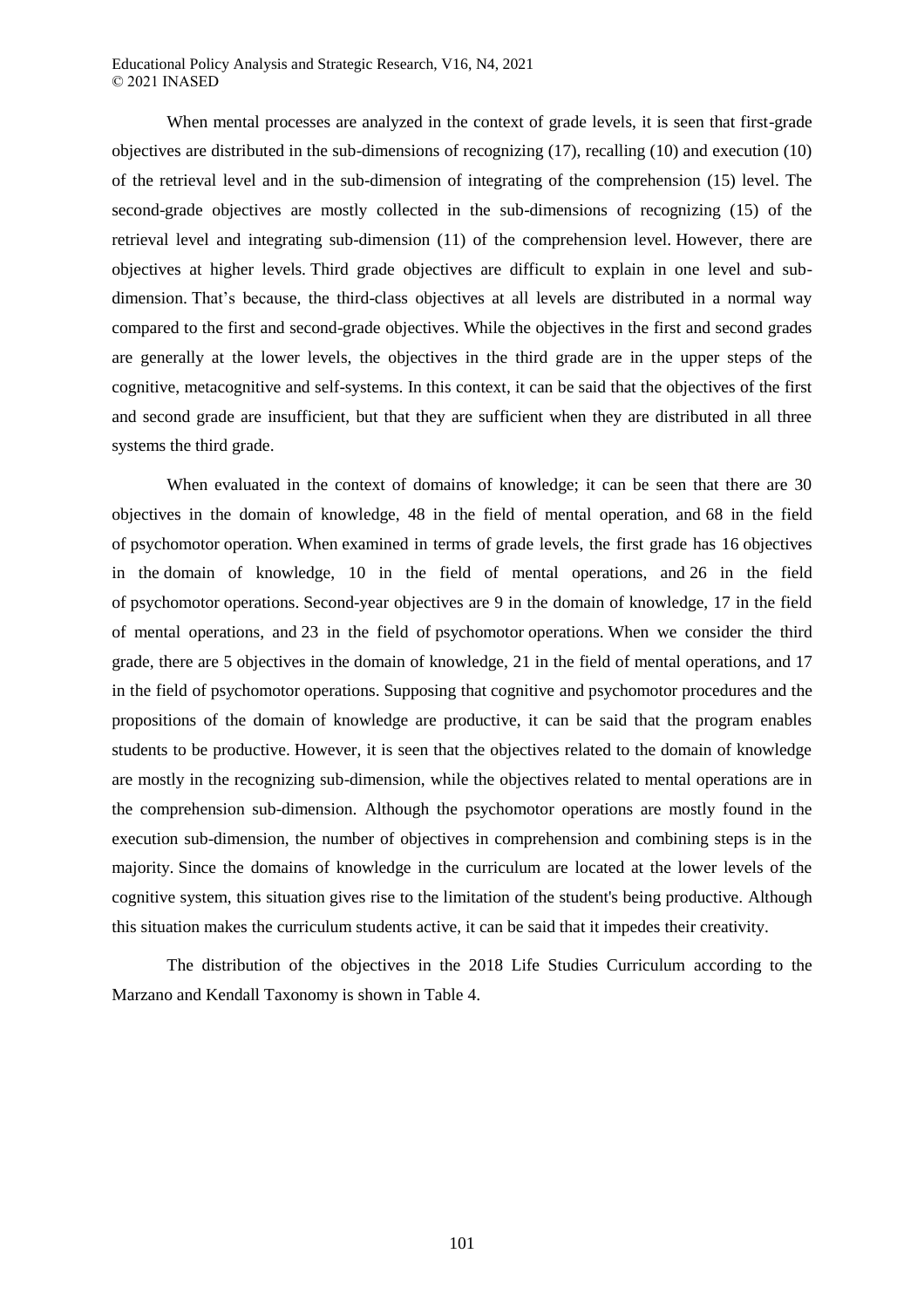**Table 4.** The distribution of the objectives in the 2018 Life Studies Curriculum according to Marzano and Kendall Taxonomy

|                      |                           | Domain of knowledge |       |        |            |                    |             |                |  |
|----------------------|---------------------------|---------------------|-------|--------|------------|--------------------|-------------|----------------|--|
| Procedures           | Sub-dimensions            | Knowledge           |       |        | Mental     |                    | Psychomotor |                |  |
|                      |                           |                     |       |        | operations | operations         |             |                |  |
|                      | <b>Examining Emotions</b> | 2.4.5               |       | 1.1.14 | 2.1.2      | 2.2.7              | 3.1.7       | $\,8\,$        |  |
|                      |                           |                     |       | 1.1.15 | 2.1.6      | 2.5.7              |             |                |  |
| <b>SELF-SYSTEM</b>   | Examining                 | 1.1.16              | 3.6.1 | 1.5.6  | 1.6.4      | 3.6.5              |             |                |  |
|                      | importance                | 2.5.2               |       | 1.5.7  | 2.6.2      |                    |             | 10             |  |
|                      |                           | 3.2.2               |       | 1.6.3  |            |                    |             |                |  |
|                      |                           | 2.5.3               | 3.5.9 | 1.6.7  | 2.6.9      | 3.5.3              |             |                |  |
|                      | Investigating             | 3.5.8               | 3.6.2 | 2.2.6  | 3.1.10     |                    |             | 11             |  |
| <b>KNOWLEDGE</b>     |                           |                     |       | 2.5.6  | 3.5.6      |                    |             |                |  |
| <b>UTILIZATION</b>   | Problem-solving           | 3.4.3               |       | 2.6.7  | 3.2.6      | 3.5.7              |             | 6              |  |
|                      |                           |                     |       | 3.1.9  | 3.4.6      |                    |             |                |  |
|                      | Decision-making           |                     |       | 1.2.6  | 2.3.7      | 1.1.17             | 2.1.4       | $\tau$         |  |
|                      |                           |                     |       | 2.2.5  |            | 2.1.3              | 2.2.8       |                |  |
|                      |                           | 3.5.4               |       | 3.1.6  | 3.4.2      | 1.4.4              | 2.1.11      |                |  |
|                      | Specifying                |                     |       | 3.3.5  | 3.6.6      | 1.6.2              | 3.3.3       | 11             |  |
|                      |                           |                     |       |        |            | 2.6.4              | 3.3.4       |                |  |
| <b>ANALYSIS</b>      | Classifying               | 2.4.1               |       | 1.6.5  | 2.6.1      |                    |             | $\overline{3}$ |  |
|                      |                           | 2.5.4               |       | 1.1.2  | 3.1.3      | 2.1.1              |             |                |  |
|                      | Matching                  | 2.5.5               |       | 2.3.1  | 3.2.1      |                    |             | $\,8\,$        |  |
|                      |                           |                     |       | 3.1.2  |            |                    |             |                |  |
|                      | Symbolizing               |                     |       |        |            | $3.1.\overline{5}$ | 3.2.3       | $\overline{2}$ |  |
|                      |                           | 3.1.4               |       | 1.4.7  | 3.1.1      | 1.1.11             | 2.1.7       | 24             |  |
|                      |                           |                     |       | 1.5.4  | 3.2.7      | 1.3.3              | 2.1.8       |                |  |
|                      |                           |                     |       | 2.2.9  | 3.2.8      | 1.3.4              | 2.3.2       |                |  |
| <b>COMPREHENSION</b> | Integrating               |                     |       | 2.5.8  | 3.6.4      | 1.3.7              | 2.4.2       |                |  |
|                      |                           |                     |       | 2.6.3  |            | 1.4.2              | 3.3.1       |                |  |
|                      |                           |                     |       |        |            | 1.4.3              | 3.3.2       |                |  |
|                      |                           |                     |       |        |            | 1.6.1              | 3.5.5       |                |  |
|                      |                           |                     |       | 1.1.8  |            | 1.1.3              | 2.1.10      |                |  |
|                      |                           |                     |       | 1.2.7  |            | 1.3.1              | 2.4.3       |                |  |
|                      | Executing                 |                     |       | 3.2.5  |            | 1.3.5              | 2.4.6       | 14             |  |
|                      |                           |                     |       |        |            | 1.4.1              | 3.1.8       |                |  |
|                      |                           |                     |       |        |            | 2.1.9              | 3.4.7       |                |  |
|                      |                           |                     |       |        |            | 2.2.1              |             |                |  |
|                      |                           | 2.6.5               |       | 1.2.2  | 2.2.4      | 1.1.10             | 1.3.6       |                |  |
|                      |                           | 3.4.4               |       | 1.3.2  | 2.3.6      | 1.1.12             | 1.6.6       |                |  |
| <b>RETRIEVAL</b>     |                           | 3.4.5               |       | 1.5.2  | 2.6.6      | 1.1.13             | 2.1.5       |                |  |
|                      | Recalling                 |                     |       | 1.6.8  | 3.5.2      | 1.2.3              | 2.6.8       | 25             |  |
|                      |                           |                     |       |        |            | 1.2.4              | 3.2.4       |                |  |
|                      |                           |                     |       |        |            | 1.2.5              | 3.4.1       |                |  |
|                      |                           |                     |       |        |            | 2.3.3              | 3.6.3       |                |  |
|                      |                           | 1.1.5               | 1.5.5 | 1.1.6  | 2.2.2      | 1.1.1              | 1.4.6       |                |  |
|                      |                           | 1.1.7               | 2.2.3 | 1.5.3  | 2.3.5      | 1.1.4              | 2.5.1       |                |  |
|                      | Recognizing               | 1.1.9               | 2.3.4 |        | 3.5.1      | 1.2.1              |             | 19             |  |
|                      |                           | 1.4.5               | 2.4.4 |        |            |                    |             |                |  |
|                      |                           | 1.5.1               |       |        |            |                    |             | 148            |  |
| N                    |                           | 27                  |       | 58     |            |                    | 63          |                |  |

In Table 4, in which the distribution of the objectives of 2018 life studies curriculum according to Marzano and Kendall Taxonomy is shown, it is seen that the highest amount of objective has been achieved in the cognitive system out of the three systems, where mental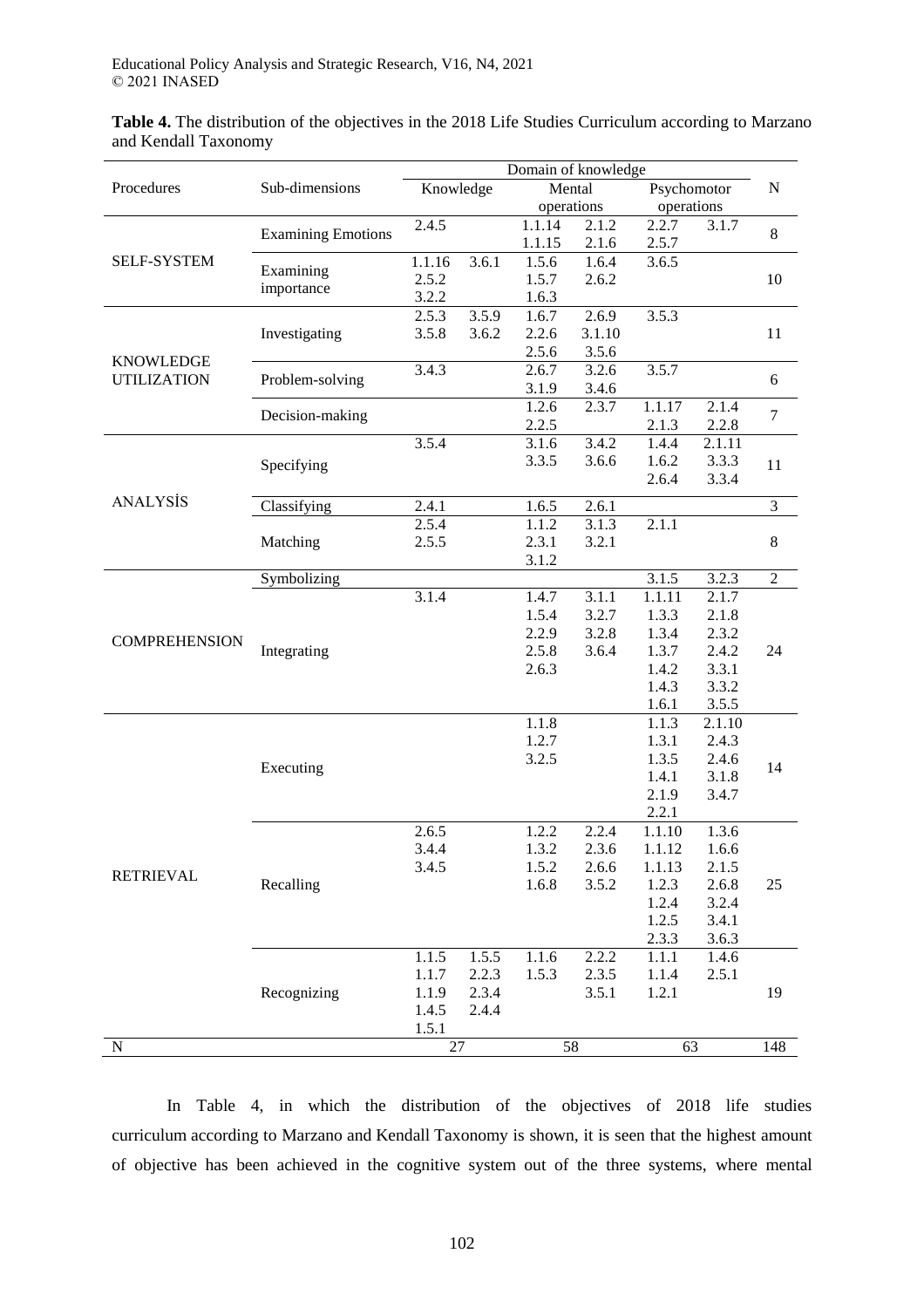procedures are discussed. Within the cognitive system, there are more objectives at the level of ''retrieval and ''comprehension'' of the distribution of the objectives compared to the other levels. In addition, the first level, "retrieval", has 19 objectives in the recognizing sub-dimension, 25 in the comprehension sub-dimension, and 14 in the execution sub-dimension. In other words, there are 58 objectives in total at the retrieval level. In addition, at the "comprehension" level, 24 of the objectives are in the integrating sub-dimension, while 2 of the objectives are in the symbolizing subdimension. However, there are a total of 22 objectives in the analysis process. In the curriculum, there are a total of 24 objectives at the level of "knowledge utilization", which includes decision making (7), problem solving (6) and investigating (11) as sub-dimensions. While there are no objectives in the other system, the metacognitive system, there are 18 objectives in the self-system. Considering the levels of the objectives, the fact that they are mostly at the lowest level of the cognitive system and that there are not objectives related to meta-cognitive system shows that the cognitive procedures of the students are negatively affected and that students are not allowed to regulate their own learning.

When compared to the objectives of the 2015 life studies curriculum, it can be said that the 2018 Life studies curriculum objectives demonstrate a more natural distribution according to the Marzano and Kendall Taxonomy. However, it is seen that the distribution of objectives is generally at the level of "retrieval" and "comprehension" of the cognitive system within the context of mental procedures in both curricula. In addition, while the number of objectives related to the level of application of knowledge specified as a skill in the 2015 life studies curriculum was low, more objectives were included in the 2018 life studies curriculum. However, it is seen that the objectives of the 2018 life studies curriculum are not included in the metacognitive system that allows the individual to regulate their own learning. As a matter of fact, considering the fact that the absence of the objectives related to meta-cognitive system that highlights the motivation level of the individual will also be effective in regulating the students' learning, it is thought that the curriculum is insufficient in this context. However, there are no objectives in the dimensions of "generalizing" and "analyzing the mistake" at the analysis level, "experimenting" at the level of knowledge utilization, and "examining motivation" of the self-system, "examining efficacy". In this context, it is seen that the 2018 life studies curriculum is similar to the 2015 life studies curriculum and it shows that the upper mental procedures are not sufficiently included in the curriculum. In addition, it can be said that it is the deficiency of the curriculum that there are no objectives in 2018 and 1 objective in 2015.

Although it is seen that the objectives in the first grade are mostly distributed in the subdimensions of "retrieval" level (12) and comprehension (12), there are objectives at every level when the grade levels are examined. The fact that there are no objectives related to first grade at all levels in the 2015 life studies curriculum shows that the 2018 curriculum was organized in this context. When the second-grade objectives are considered, it is seen that the objectives are distributed in the subdimensions of recognizing (6), recalling (7) and execution (5) of the level of "retrieval" and in the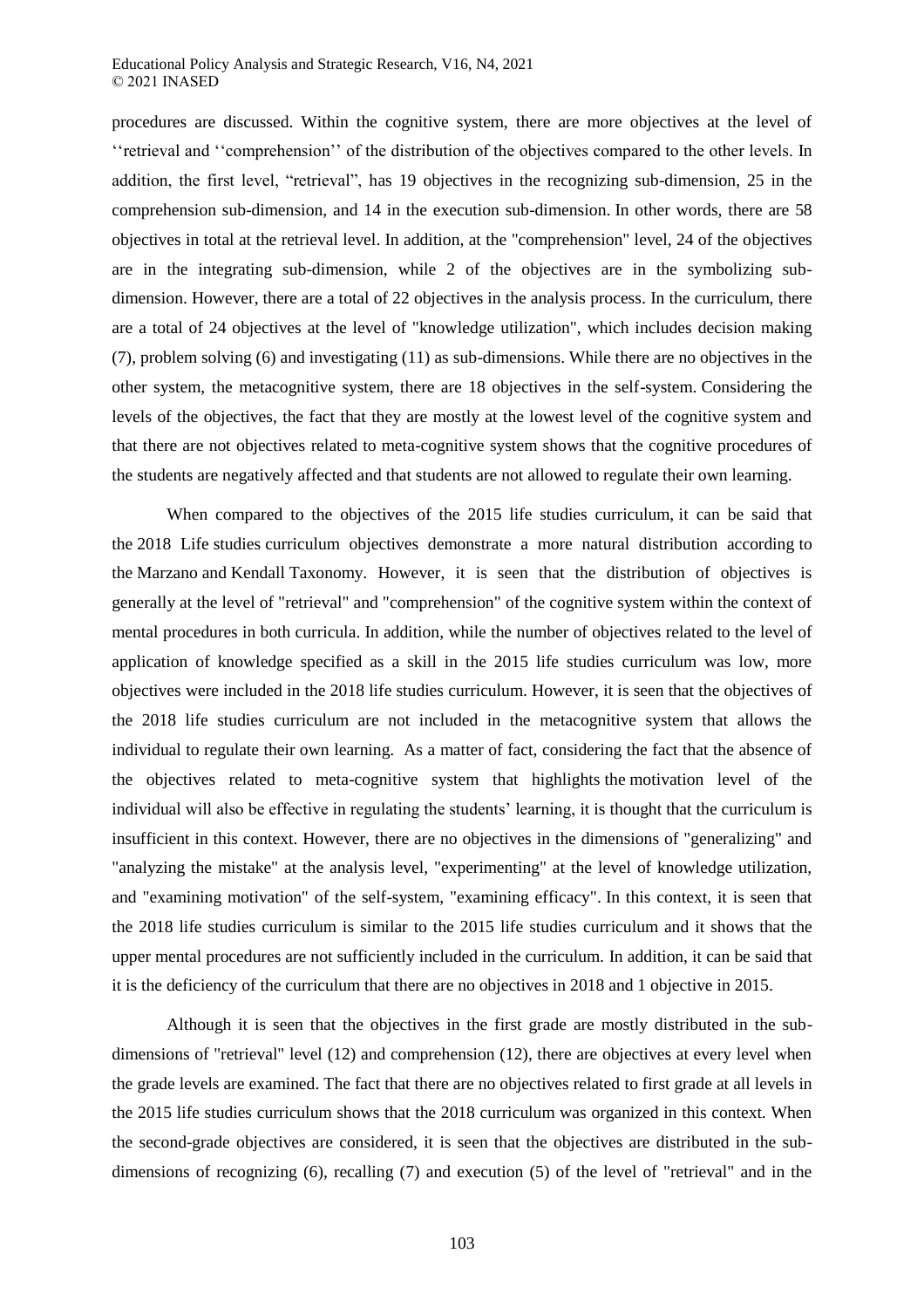dimension of combining (7) of the level of "comprehension". In addition, it is seen that the secondgrade objectives include the upper levels of the cognitive system, the metacognitive system and the self-system objectives according to the 2015 life studies curriculum. Although there are objectives in every level and sub-dimension, the third-grade objectives are not collected at a specific level or subdimension.

When evaluated in the context of the domains of knowledge; The 2018 life studies curriculum has 27 objectives in the domain of knowledge, 58 in the field of mental operation, and 63 in the field of psychomotor operations. It is seen that the objectives related to the domain of knowledge are generally in the sub-dimension of recognizing (9), while the objectives related to mental operations are mostly found in the sub-dimension of recalling (8) and integrating (9). On the other hand, psychomotor operational objectives are mostly in the sub-dimensions of recalling (14) and integrating (14). When the domains of knowledge are examined in the context of grade levels, there are 7 objectives in the domain of knowledge, 17 in the field of mental operations and 27 in the field of psychomotor operations in the first grade. In the second grade, there are 10 objectives in the domain of knowledge, 19 in the field of mental procedures, and 21 in the field of psychomotor operation. Third grade objectives are 10 in the domain of knowledge, 19 in the field of mental operations, and 15 in the field of psychomotor operations. In the context of domains of knowledge, it can be said that the 2015 life studies curriculum and the 2018 life studies curriculum are similar. In this context, the fact that the objectives of both 2015 and 2018 life studies curricula are mostly at the level of mental and psychomotor operation provide primary school students with more experience; However, the fact that these objectives are at the lower levels of the cognitive system is thought to prevent creativity.

#### **Discussion, Conclusion and Recommendations**

Considering that education helps the individual to adapt to the society he lives in, it can be said that the importance of primary school has increased. Educational curriculums are prepared in order for the individual to recognize both himself and the society in which he lives. One of the curricula prepared in this context is life studies, which is taught in the first three years of primary school. It was created in 1926 within the framework of the principle of collective education and was rearranged in 1936, 1948, 1968, 1998, 2005, 2009, 2015 and finally 2018 according to the conditions of the era. It can be said that the distribution of the prepared curriculum objectives will be a guide for the evaluation of the curriculum. In this context, it is considered to be important that the taxonomic distribution of the 2015 and its rearranged version, 2018 curriculum objectives of the life studies curriculum, will provide feedback both to the evaluation of the curriculum and to the preparers and practitioners of the curriculum. In this context, the Marzano and Kendall Taxonomy, which deals with the objectives two-dimensionally, and the objectives of the 2015 and 2018 life studies curriculum have been studied.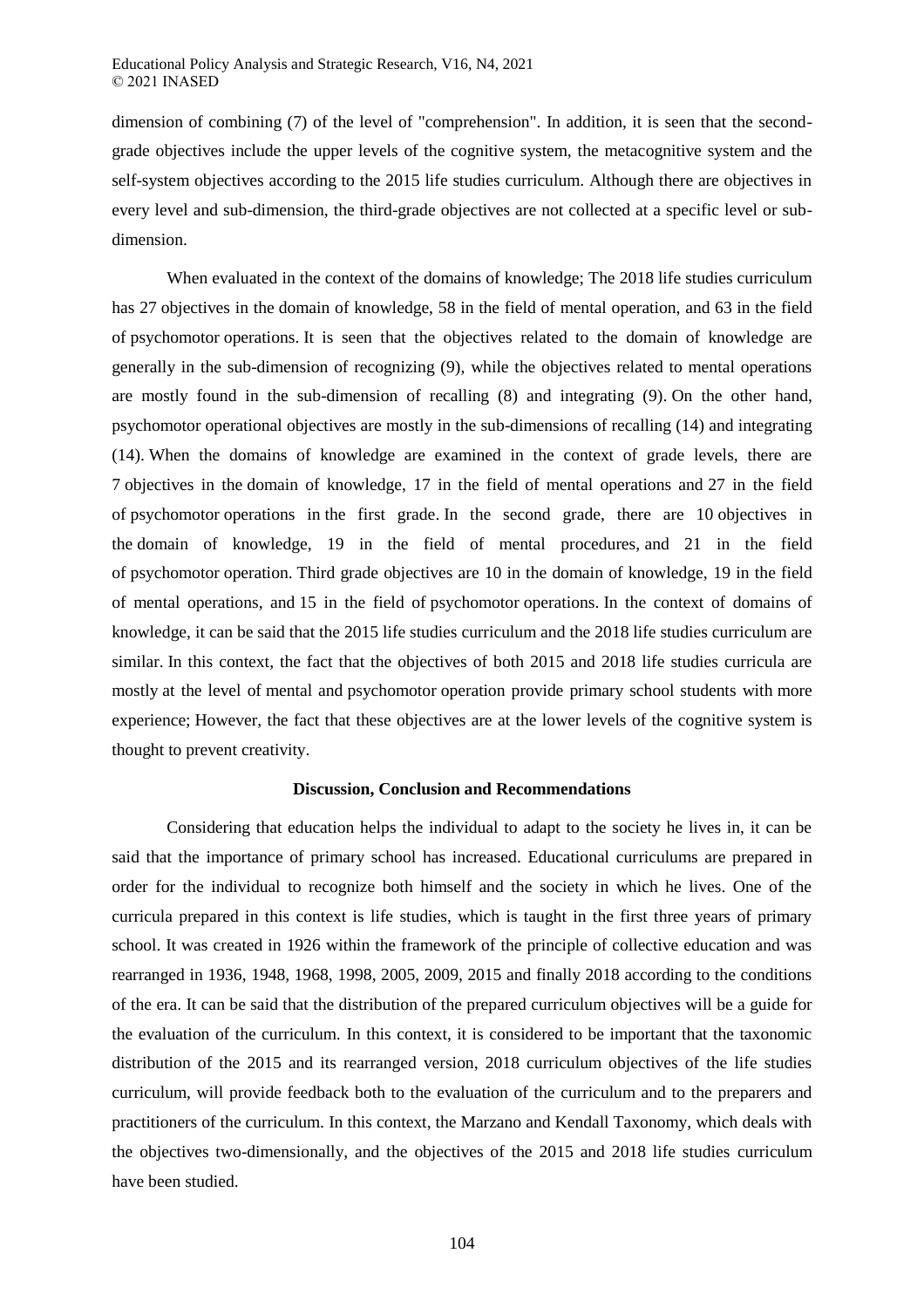When the 2015 life studies curriculum objectives are considered in the context of three levels of Marzano and Kendall Taxonomy, it has been concluded that the objectives are generally included in the cognitive system including the levels of retrieval, comprehension, analysis and knowledge utilization. While there are more objectives at the level of retrieval and comprehension of the cognitive system, it is seen that the sub-dimensions of the level of knowledge utilization such as decision-making, problem-solving and investigating, which are specified as skills within the scope of the curriculum, are not included enough. In the 2018 life studies curriculum, the objectives are mostly at the level of retrieval and comprehension of the cognitive system. It can be said that Eker, Bilgin, and Baykan (2019), who analyzed the 2018 life studies curriculum according to Bloom's taxonomy, are in consensus with the result that the objectives are generally in the cognitive dimension. In addition, the investigating and decision-making sub-dimension, which is included as a skill in the 2018 curriculum, had more objectives compared to the 2015 life studies curriculum. The finding that students do not acquire enough of decision-making and problem-solving skills by Öztürk (2015), who examines the life studies curriculum according to teachers' opinions, supports this situation. As a result of Şenay's (2015) research, it was concluded that the life studies curriculum is not sufficient to develop students' problem-solving and decision-making skills. Again, according to the research conducted by Baysal, Demirbaş- Nemli, Özçelik, and Güneypınar (2020), students' decision-making skills are at a moderate level. In addition, in the study of Güzel, Berberoğlu, Demirtaşlı, Arıkan, and Tuncer (2009) in which the primary school curriculums were analyzed, it was concluded that the students could not acquire the objectives and skills. As a matter of fact, although there are more objectives at the level of application of knowledge in the 2018 life studies curriculum, it can be said that this situation is not capable of improving students' investigating, problem-solving and decisionmaking skills, which is also supported by the studies in the literature.

While there is one objective in the sub-dimension of process monitoring in the 2015 life studies curriculum regarding the metacognitive system, which is accepted as an indicator of the individual's motivation level and is the other system of taxonomy, there is no objective in the 2018 life studies curriculum. The fact that the individual has knowledge about his/her own cognitive procedures and the objectives of metacognition, which is defined as the ability to manage these procedures, are low in number (Krathwohl, 2002), causes the students not to recognize, think and question the knowledge they have. In addition, it can be said that this process is also negatively affected when it is considered that metacognitive learning begins and develops from the age of three and the individual controls his own learning and memory through metacognitive learning (Karakelle & Şentürk, 2006). As a matter of fact, the lack of objectives in the metacognitive system shows that the curriculum is incomplete when it is considered that the life studies course brings awareness of individual existence (Topses, 2001, p. 5).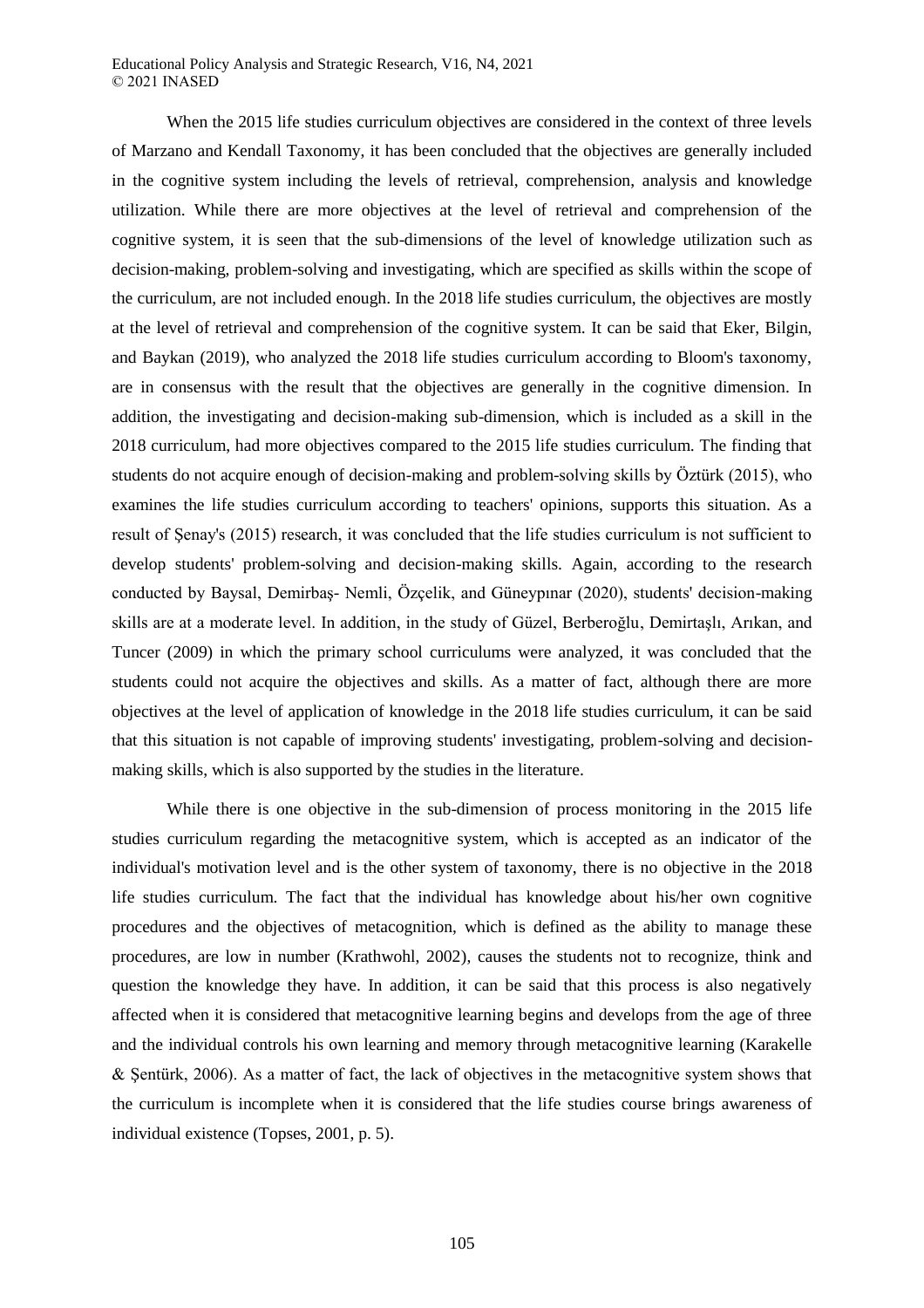While there are 18 objectives in the 2018 life studies curriculum, there are 10 objectives in the 2015 life studies curriculum in the self-system, which is the last system of taxonomy and is considered to be important for establishing a connection between the values, attitudes and beliefs of the individual. It is thought that this situation will affect the motivation and learning of the individual. Lee, Kim, Jin, Yoon, and Matsubara (2017) state that the metacognitive system and the self-system are the basis of provision of learning. However, in the 2015 and 2018 life studies curricula, it is seen that the distribution of the objectives according the three systems of Marzano and Kendall Taxonomy is not balanced and that the cognitive system is emphasized more. Özgüç (2019), who examined the 2009, 2015 and 2018 second grade life studies curriculum within the framework of teachers' opinions, is in consensus with the result that the objectives and skills are not suitable for the cognitive, affective and psychomotor development levels of the students and that the life studies course does not provide enough of opportunities for self-regulation. Karadağ and Kaya (2017), who examined the primary school fourth grade curriculum according to the Marzano Taxonomy, support the finding that the objectives mostly take place in the cognitive system in the context of the curriculums they examined. In addition, when Karacaoğlu (2020) made his taxonomic analysis of the second-grade level of the life studies curriculum, he arrived to the conclusion that the objectives were generally distributed as cognitive and affective. This is in line with the finding of Eker, Bilgin, and Baykan (2019) that the curriculum does not include upper-level steps.

Taking the curriculum into consideration in the context of grade levels, it is seen that there were no first-grade objectives at all levels in the 2015 life studies curriculum. However; that this situation has been regulated in the 2018 curriculum. Considering the second-grade objectives; while there are no objectives for the upper levels of the cognitive system, metacognitive system and selfsystem according to the 2015 Life studies curriculum, there is only one objective in the 2018 life studies curriculum. Although the third-grade objectives are in every level and sub-dimension in both the 2015 and 2018 life studies curriculum, they are not collected at a certain level or sub-dimension.

When the 2015 and 2018 life studies curricula are considered according to the Marzano and Kendall Taxonomy, it is thought that the higher amounts of objectives in mental and psychomotor processes will increase the effectiveness of the curriculum. As a matter of fact, the fact that the objectives of domains of knowledge are at the level of retrieval and comprehension of the cognitive system in both the 2015 and 2018 life studies curriculum prevents students from being creative. The finding of Eker, Bilgin, and Baykan (2019) also supports this situation. However, the conclusion of Ulum (2017), who dealt with the primary school Turkish curriculum according to Bloom's Taxonomy, that the curriculum generally handled low-level skills and did not include high-level mental skills, and the conclusion of Değirmenci (2018) that primary school 4th grade course objectives were insufficient in terms of metacognitive knowledge and the conclusions of Başar (2005) that the educational objectives in the 2005 primary school 4th grade science and technology curriculum are not sufficient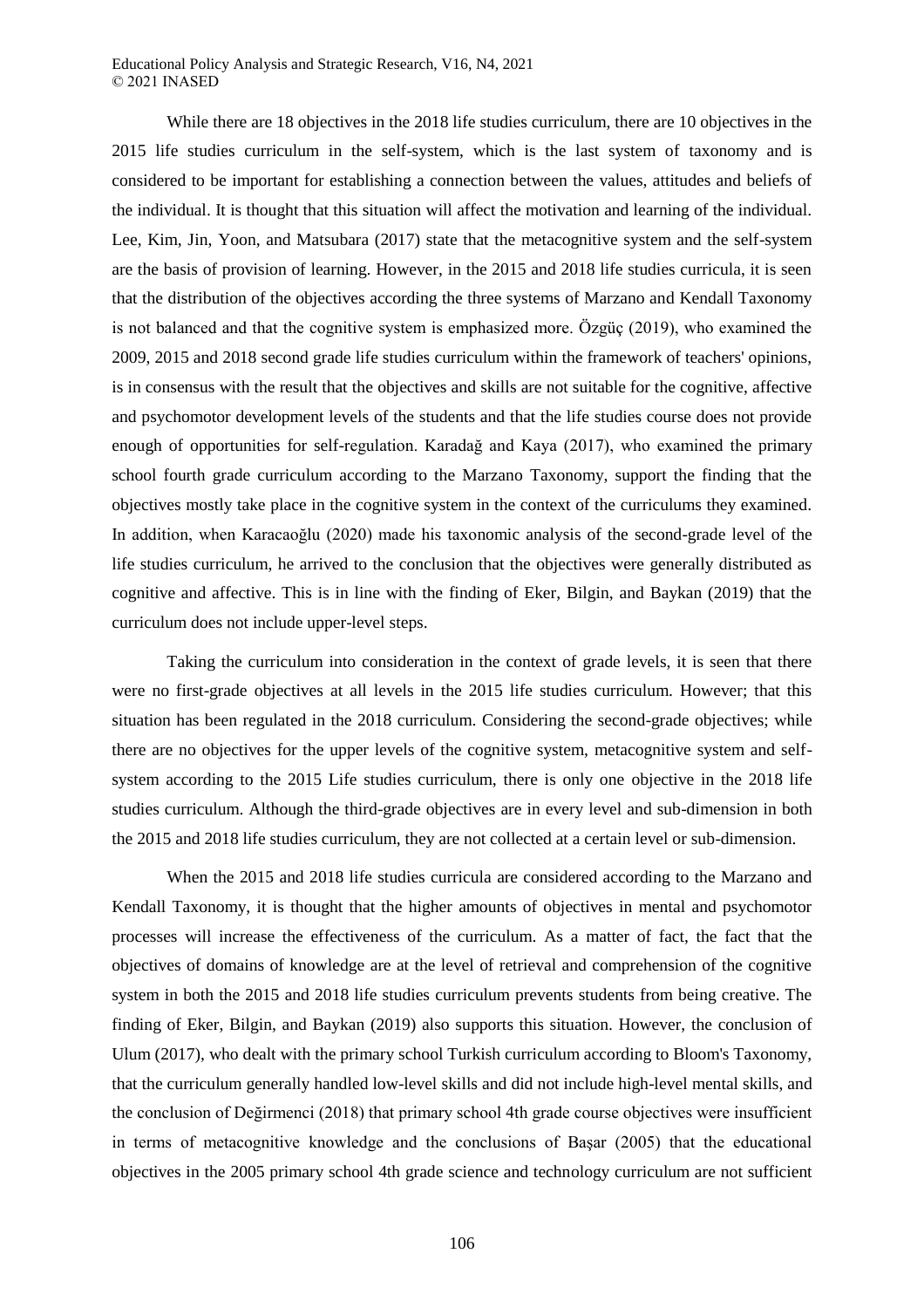for students to reach high-level cognitive, affective and psychomotor learning levels are in line with the findings of the research.

The following recommendations can be made according to the results obtained:

- Regarding that the objectives for the cognitive system, which is the first system of the mental procedure, are generally at a low level, the curriculum should be revised in order for students to be able to acquire skills at the higher level of the cognitive system.
- It could be said that the regulation of the curriculum that is oriented towards Metacognitive and Self-system objectives, which are accepted as indicator of students' motivation levels and are based on questioning their own knowledge, will be effective in motivating students for the Life Studies course and acquiring skills.
- It is thought that the equal distribution of the objectives of both the cognitive system and the metacognitive and self-system at grade levels will support the cognitive and affective development of students.
- Considering the fact that Marzano and Kendall Taxonomy can also be used for student evaluation, it is thought classroom observations, examination of student product files and textbooks will be of guidance in the evaluation of the life studies curriculum.

#### **References**

- Anderson, L.W., Krathwohl, D. R., Airasian, P. W., Cruikshank, K. A., Mayer, R. E., Pintrich, P. R. (Eds.). (2001). *A taxonomy for learning, teaching, and assessing: A revision of Bloom's taxonomy of educational objectives*. New York: Longman.
- Akpınar, B. (2010). *Eğitim programları ve öğretim*. Ankara: Data.
- Ayvacı, H. Ş., Nedim, A. L. E. V. ve Yıldız, M. (2014). Öğrenme kazanımlarının tasarlanma sürecine ilişkin lisansüstü öğrencilerinin zihinsel modellerini belirlemeye yönelik bir çalışma. *Kastamonu Eğitim Dergisi,* 23(3), 1013-1030.
- Başar, T. (2009). 2005 yılı ilköğretim 4. sınıf fen ve teknoloji dersi öğretim programı eğitim hedeflerinin taksonomik analizi. (Tez No: 249756). [Yüksek Lisans, Gaziosmanpaşa Üniversitesi Sosyal Bilimler Enstitüsü- Tokat]. Yükseköğretim Kurulu Ulusal Tez Merkezi Veri Tabanı

Binbaşıoğlu, C. (2003). *Hayat bilgisi öğretimi.* Ankara: Nobel.

- Bowen, G. A. (2009). Document analysis as a qualitative research method. *Qualitative Research Journal,* 9 (2), 27-40. https://doi.org/10.3316/QRJ0902027
- Chatterjee, D., & Corral, J. (2017). How to write well-defined learning objectives. *The Journal Of Education In Perioperative Medicine* (JEPM), 19(4), E610.
- Cicioğlu, H. (1982). *Türkiye Cumhuriyeti'nde ilk ve ortaöğretim: tarihi gelişimi*. Ankara: Ankara Üniversitesi Dil ve Tarih-Coğrafya Fakültesi.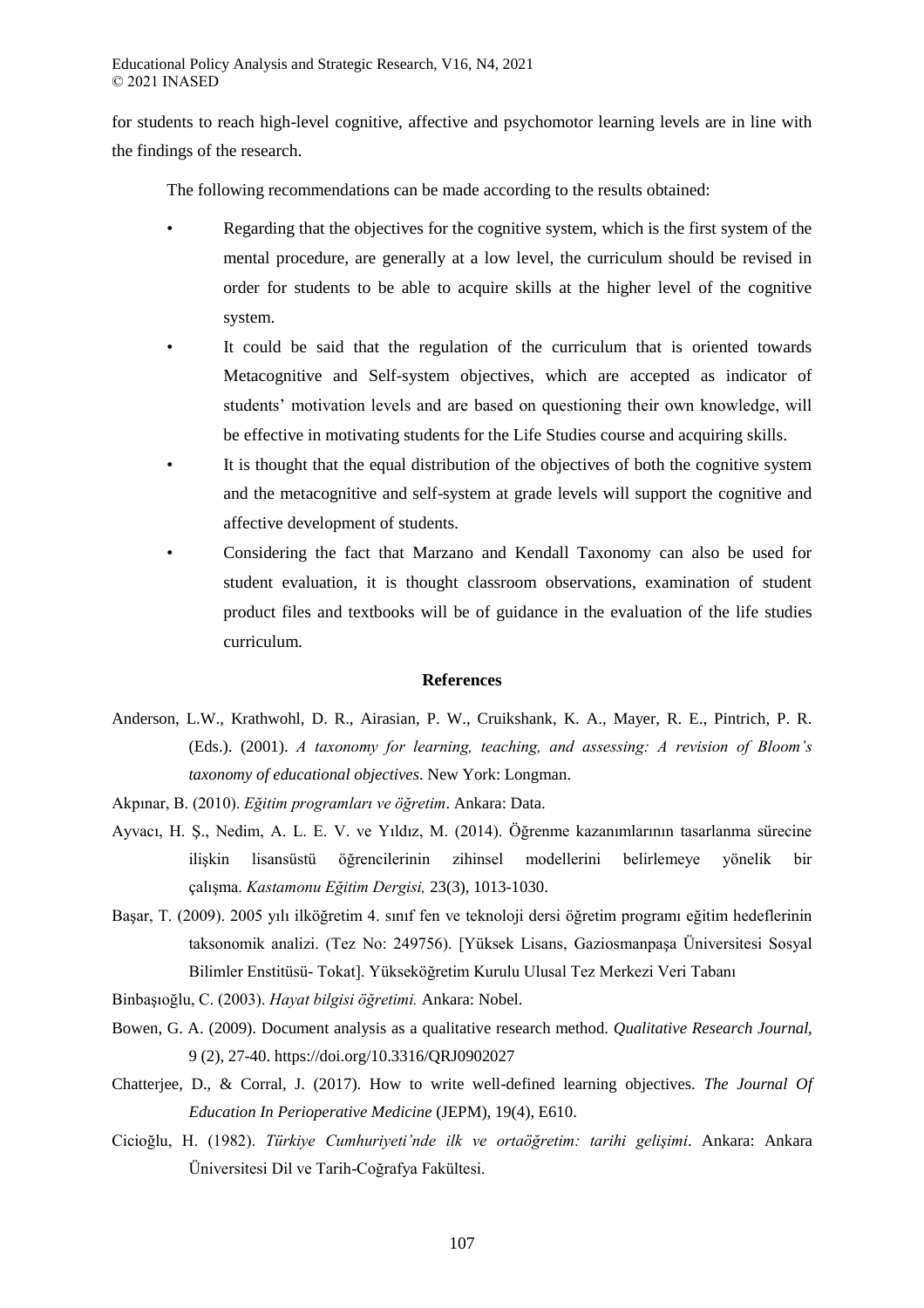- Değirmenci, T. (2018). *İlköğretim 4. sınıf Türkçe, matematik, fen bilimleri, sosyal bilgiler öğretim programlarının üstbilişsel açıdan incelenmesi.* (Tez No: 503570). [Yüksek Lisans Tezi, İstanbul Aydın Üniversitesi Sosyal Bilimler Enstitüsü- İstanbul]. Yükseköğretim Kurulu Ulusal Tez Merkezi Veri Tabanı.
- Eker, C., Bilgin, Ç. ve Baykan, E. (Eylül, 2019). Hayat bilgisi dersi öğretim programı kazanımlarının yenilenmiş Bloom taksonomisine göre değerlendirilmesi. *II. Uluslararası Öğrenme, Öğretim ve Eğitim Araştırmaları Kongresi*, Amasya Üniversitesi Eğitim Fakültesi, 5-7 Eylül 2019, Amasya.
- Furst, E. J. (1994). Bloom's taxonomy: Philosophical and educational issues. L. W. Anderson & L. A. Sosniak (Eds.), *Bloom's taxonomy: A forty-year retrospective: Ninety-third yearbook of the National Society for the Study of Education*. Chicago: University of Chicago.
- Güzel, Ç. İ., Berberoğlu, G., Demirtaşlı, N., Arıkan, S., & Tuncer, Ç. Ö. (2009). İlköğretim 1. ve 5. sınıflar arasındaki öğretim programlarının kapsam ve öğrenme çıktıları açısından değerlendirilmesi. *Cito Eğitim: Kuram ve Uygulama Dergisi,* 1, 10-48.
- Hodder, I. (2000). The interpretation of documents and material culture. In N. K. Denzin & Y. S. Lincoln (Eds.), *Handbook of qualitative research,* Thousand Oaks, CA: Sage.
- Karabağ, G., (2009). Hayat bilgisi dersinin tarihçesi. B. Tay (Ed.) *Hayat bilgisi öğretimi*. Ankara: Maya Akademi.
- Karacaoğlu, Ö. C. (2020). 2. sınıf hayat bilgisi kazanımlarının alanyazındaki ölçütlere göre incelenmesi ve düzeylerinin belirlenmesi. *Kırşehir Eğitim Fakültesi Dergisi*, 21(1), 34-62. DOI:10.29299/kefad.2020.21.01.002
- Karadağ, R., & Kaya, Ş. (2017). Marzano Taksonomisi'ne göre ilkokul programlarındaki kazanımların değerlendirilmesi: bir durum çalışması. *Kuramsal Eğitimbilim Dergisi*, 10(2), 220-250.
- Karakelle, Ş. S. & Şentürk, C., (2006). Üst bilişsel düzeyi yüksek ve düşük öğrencilerin ebeveyn tutumlarının incelenmesi. *Psikoloji Çalışmaları*, 26, 45-56.
- Kıral, B. (2020). Nitel bir veri analizi yöntemi olarak doküman analizi. *Siirt Üniversitesi Sosyal Bilimler Enstitüsü Dergisi, 8*(15), 170-189.
- Krathwohl, D. R. (2002). A revision of Bloom's taxonomy: An overview. *Theory into practice*, *41*(4), 212- 218
- Küçükahmet, L. (2000). *Öğretimde planlama ve değerlendirme.* Ankara: Nobel.
- Lee Y.J., Kim M., Jin Q., Yoon HG., Matsubara K. (2017) *Revised Bloom's Taxonomy—The Swiss Army Knife in curriculum research. In: East-Asian primary science curricula*. Springer Briefs in Education. Singapore: Springer,
- Marzano, R. J. (2001). *Designing a new taxonomy of educational objectives: experts in assessment.* Thousand Oaks, CA: Sage.
- Marzano, R. J., & Kendall, J. S. (Eds.). (2006). *The new taxonomy of educational objectives*. Thousand Oaks, CA: Sage.